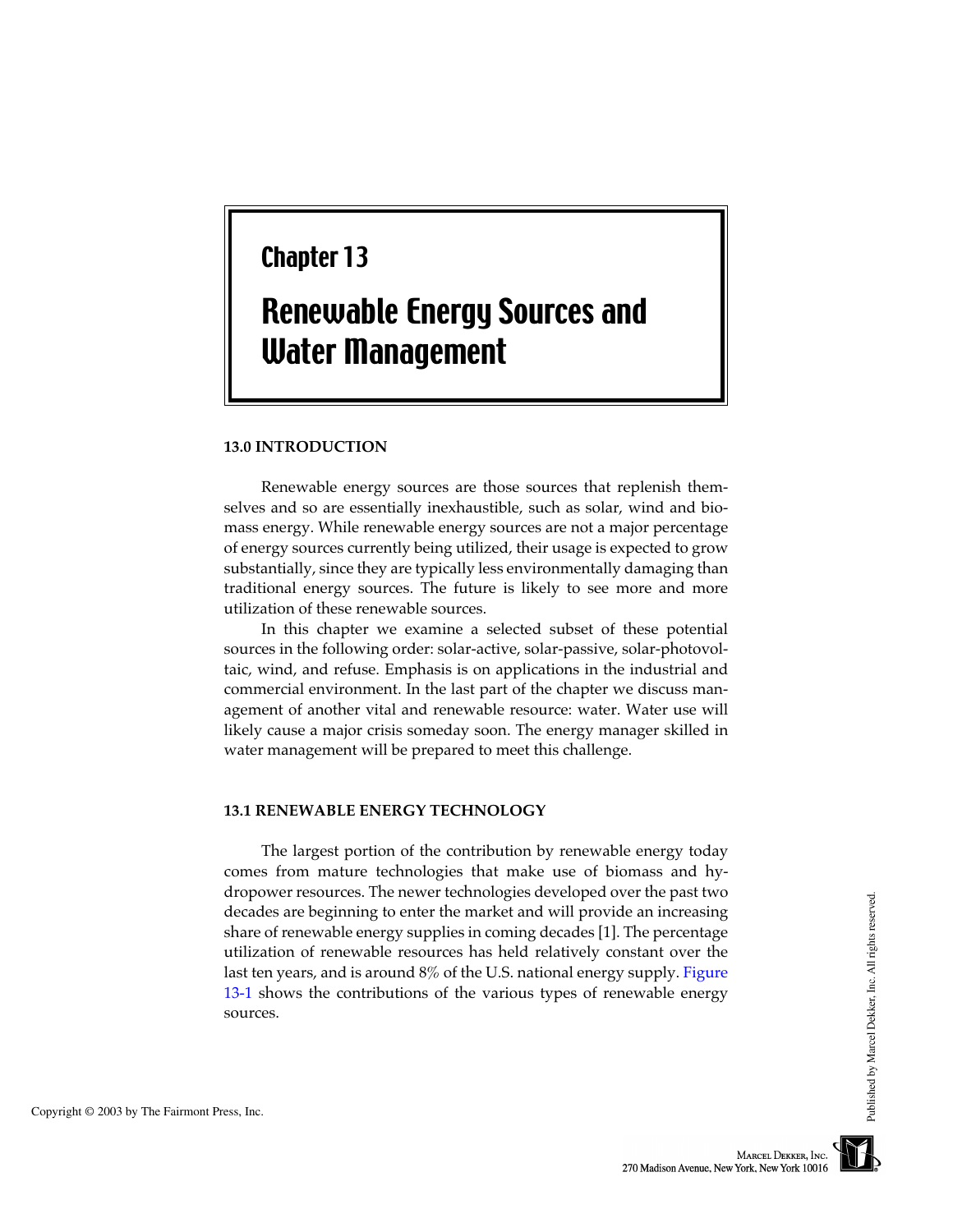<span id="page-1-0"></span>

\*Wind, alcohol fuels, solar thermal, PV

# **Figure 13-1. U.S. Renewable Energy Supply (1995): 6.37 quads; other includes wind, alcohol fuels, solar thermal, and photovoltaics. Source: Annual Energy Outlook for 1997, Energy Information Agency, Washington, DC, January 1997.**

The contribution of renewable energy to the total energy requirements of the U.S. is expected to grow substantially over the next forty years. A broad-based study of the potential for renewable energy was conducted by five National Laboratories as part of the background for the National Energy Strategy [2]. This study projected that renewable energy sources would provide from 15% to 28% of our total energy supply in the year 2030. As concerns for the environment grow, the benefits of renewable sources in terms of reduced pollution emissions and reduced impacts from energy production will serve as positive factors in the growing use of these renewable energy technologies.

Since the focus of this chapter is on the use of renewable energy sources in commercial buildings and in industry, most of the discussion will be directed toward the use of active and passive solar systems for space heating, water heating, process heating and electricity generation. Wind energy will also be discussed as a source of electricity generation. Biomass and refuse will also be discussed, since they are sources of inexpensive fuel for many industries and some commercial buildings. Few businesses or industries directly operate hydroelectric or geothermal powered electric generation, so those sources will be covered only briefly.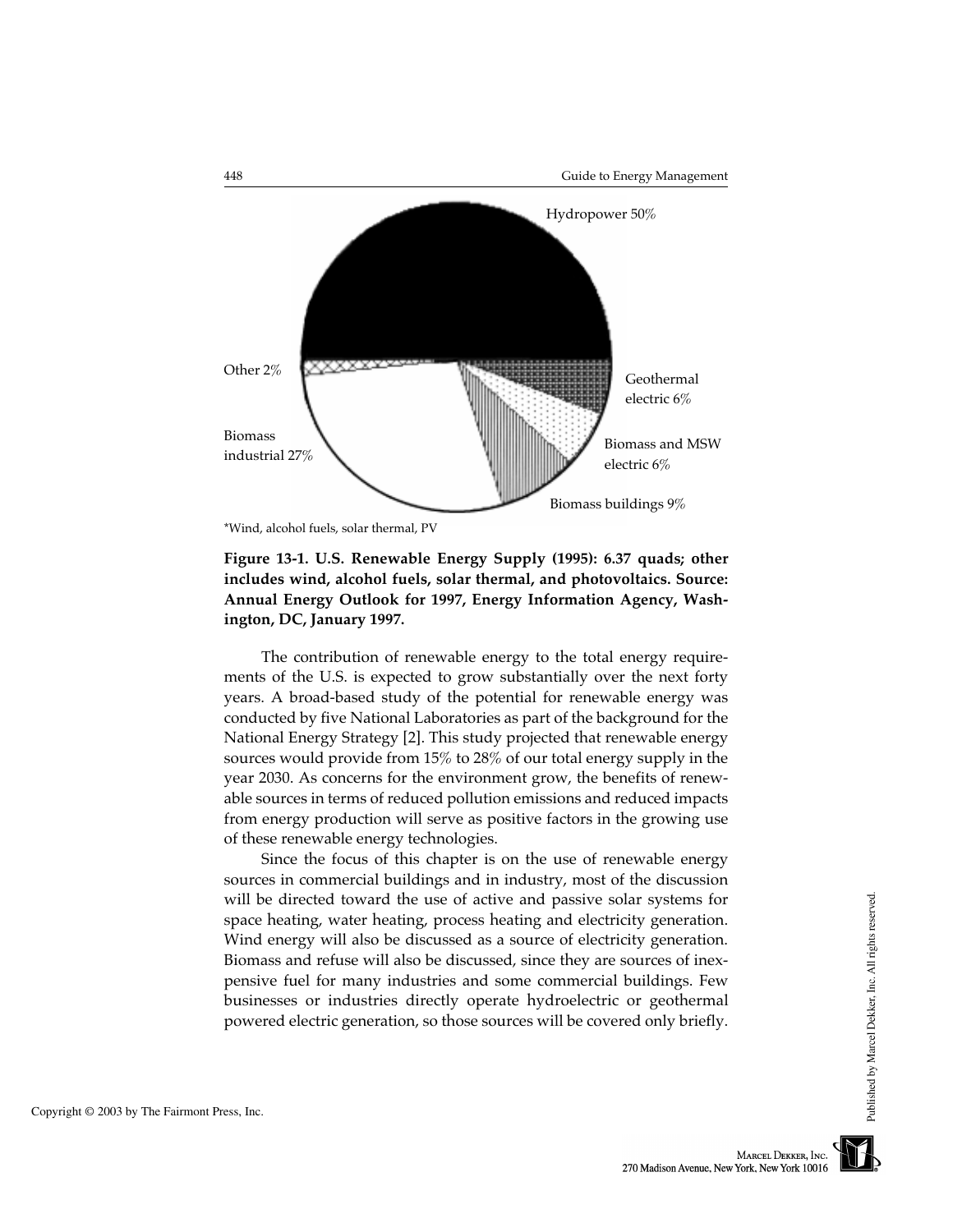#### **13.2 SOLAR ENERGY**

#### **13.2.1 Solar Insolation**

Approximately 430 Btu/h/ft<sup>2</sup> of solar energy hits the earth's atmosphere. Because of diffusion in the atmosphere and clouds, this is greatly reduced to somewhere around a maximum of 300 Btu/h/ft<sup>2</sup> on the earth's surface at 40°N latitude. This maximum, of course, only occurs at certain times of the day and year, so the average is significantly less. However, at this rate a set of collectors designed to develop  $1 \times 10^6$  Btu/h of energy would have to be  $3333 \text{ ft}^2$  in size without allowing for cloudiness, variances throughout the day, or collector efficiency. If the collector were tracking the sun throughout the day, it might be able to gather  $8 \times 10^6$ Btu/day. Assuming it operates 365 days/year, the collector would be able to harvest an absolute maximum of

 $(8 \times 10^{6}$  Btu / day)(365 days / year) = 2920  $\times 10^{6}$  Btu / year

At \$4.00/106 Btu, this energy would be worth \$11,680/year. The necessary collector space is  $3333 \text{ ft}^2$ , and the installed cost including controls might be around  $$20/ft^2$ . Therefore, the cost of the proposed collectors would be around \$66,660, making the payback *under ideal conditions* somewhere around 5.7 years. Actual conditions would likely require a significantly larger collector, as will be shown below.

Detailed calculations of the amount of solar energy striking a surface located at a given latitude and tilted at a certain angle require knowledge of several angles, including the solar altitude angle, the solar azimuth angle, and the tilt angle. The values all vary with time of day, month, location, tilt of collector, etc. Tables have been developed to help a person determine the amount of solar energy available [3,4]. [Table 13-1](#page-3-0) is an example of such a table.

**Example 13-1:** A solar collector is to be located at Lincoln, Nebraska (approximately 40°N latitude). Find the actual energy available, the value of that energy, and the payback time for the cost of the solar collector.

**Solution:** Using Table 13-1, look up the data for Lincoln, NE. We find the solar radiation on a surface tilted at  $40^{\circ}$  to average about  $0.6 \times 10^6$  Btu/ft<sup>2</sup>/ year. Assuming the collector is 70% efficient, the energy available is about  $0.42 \times 10^6$  Btu/ft<sup>2</sup>/year. Thus, the 3333 ft<sup>2</sup> collector discussed above would supply about: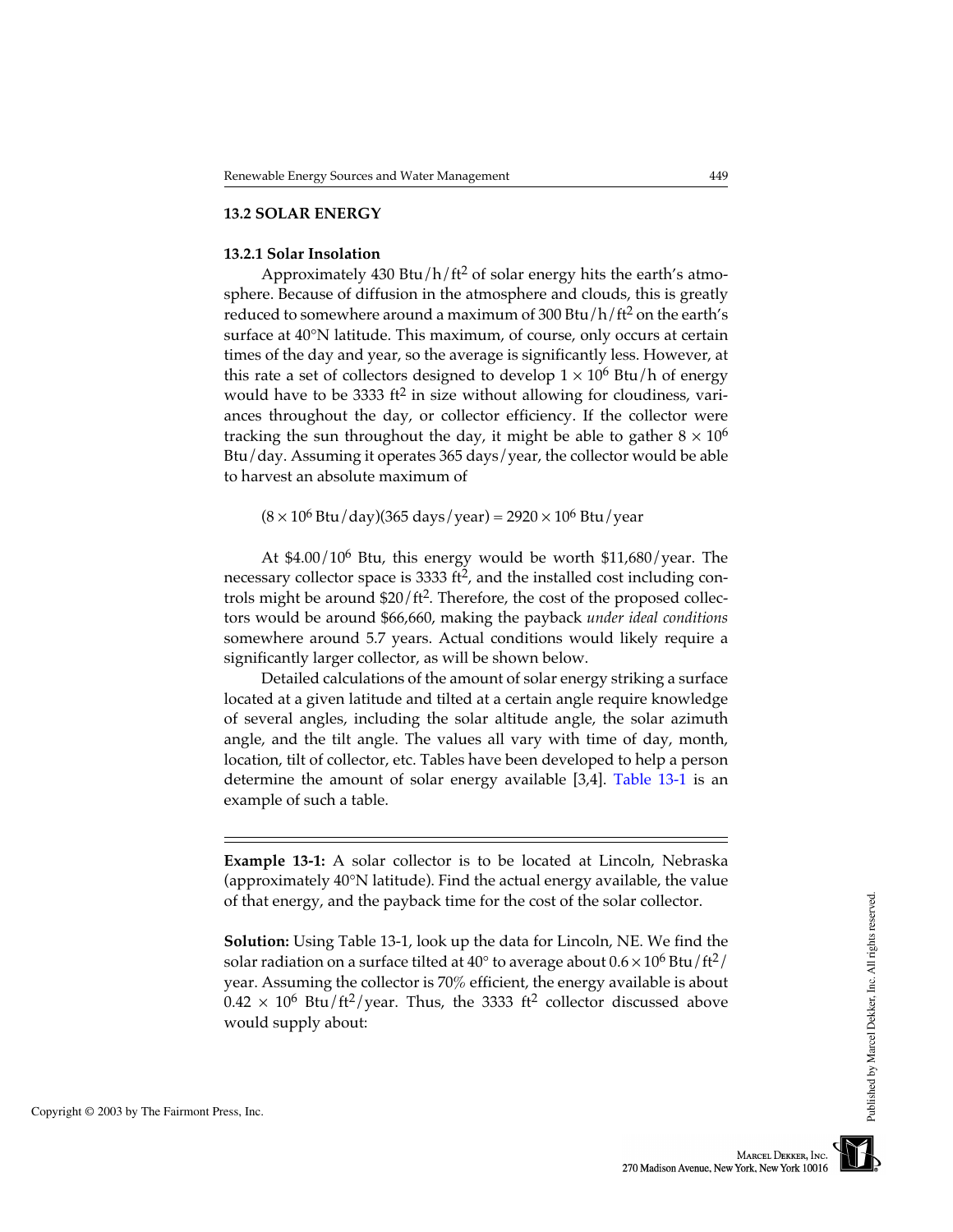<span id="page-3-0"></span>

| Average daily radiation (Btu/day $\bullet$ ft <sup>2</sup> ) |       |      |      |            |      |      |      |      |      |       |      |      |      |
|--------------------------------------------------------------|-------|------|------|------------|------|------|------|------|------|-------|------|------|------|
| City                                                         | Slope | Jan. | Feb. | March Apr. |      | May  | June | July | Aug. | Sept. | Oct. | Nov. | Dec. |
| Albuquerque, NM                                              | Hor.  | 1134 | 1436 | 1885       | 2319 | 2533 | 2721 | 2540 | 2342 | 2084  | 1646 | 1244 | 1034 |
|                                                              | 30    | 1872 | 2041 | 2295       | 2411 | 2346 | 2390 | 2289 | 2318 | 2387  | 2251 | 1994 | 1780 |
|                                                              | 40    | 2027 | 2144 | 2319       | 2325 | 2181 | 2182 | 2109 | 2194 | 2369  | 2341 | 2146 | 1942 |
|                                                              | 50    | 2127 | 2190 | 2283       | 2183 | 1972 | 1932 | 1889 | 2028 | 2291  | 2369 | 2240 | 2052 |
|                                                              | Vert. | 1950 | 1815 | 1599       | 1182 | 868  | 754  | 795  | 1011 | 1455  | 1878 | 2011 | 1927 |
| Atlanta, GA                                                  | Hor.  | 839  | 1045 | 1388       | 1782 | 1970 | 2040 | 1981 | 1848 | 1517  | 1288 | 975  | 740  |
|                                                              | 30    | 1232 | 1359 | 1594       | 1805 | 1814 | 1801 | 1782 | 1795 | 1656  | 1638 | 1415 | 1113 |
|                                                              | 40    | 1308 | 1403 | 1591       | 1732 | 1689 | 1653 | 1647 | 1701 | 1627  | 1679 | 1496 | 1188 |
|                                                              | 50    | 1351 | 1413 | 1551       | 1622 | 1532 | 1478 | 1482 | 1571 | 1562  | 1679 | 1540 | 1233 |
|                                                              | Vert. | 1189 | 1130 | 1068       | 899  | 725  | 659  | 680  | 811  | 990   | 1292 | 1332 | 1107 |
| Boston, MA                                                   | Hor.  | 511  | 729  | 1078       | 1340 | 1738 | 1837 | 1826 | 1565 | 1255  | 876  | 533  | 438  |
|                                                              | 30    | 830  | 1021 | 1313       | 1414 | 1677 | 1701 | 1722 | 1593 | 1449  | 1184 | 818  | 736  |
|                                                              | 40    | 900  | 1074 | 1333       | 1379 | 1592 | 1595 | 1623 | 1536 | 1450  | 1234 | 878  | 803  |
|                                                              | 50    | 947  | 1101 | 1322       | 1316 | 1477 | 1461 | 1494 | 1448 | 1417  | 1254 | 916  | 850  |
|                                                              | Vert. | 895  | 950  | 996        | 831  | 810  | 759  | 791  | 857  | 993   | 1044 | 842  | 820  |
| Chicago, IL                                                  | Hor.  | 353  | 541  | 836        | 1220 | 1563 | 1688 | 1743 | 1485 | 1153  | 763  | 442  | 280  |
|                                                              | 30    | 492  | 693  | 970        | 1273 | 1502 | 1561 | 1639 | 1503 | 1311  | 990  | 626  | 384  |
|                                                              | 40    | 519  | 716  | 975        | 1239 | 1425 | 1563 | 1544 | 1447 | 1307  | 1024 | 662  | 403  |
|                                                              | 50    | 535  | 723  | 959        | 1180 | 1322 | 1341 | 1421 | 1363 | 1274  | 1034 | 682  | 415  |
|                                                              | Vert. | 479  | 602  | 712        | 746  | 734  | 707  | 754  | 806  | 887   | 846  | 610  | 373  |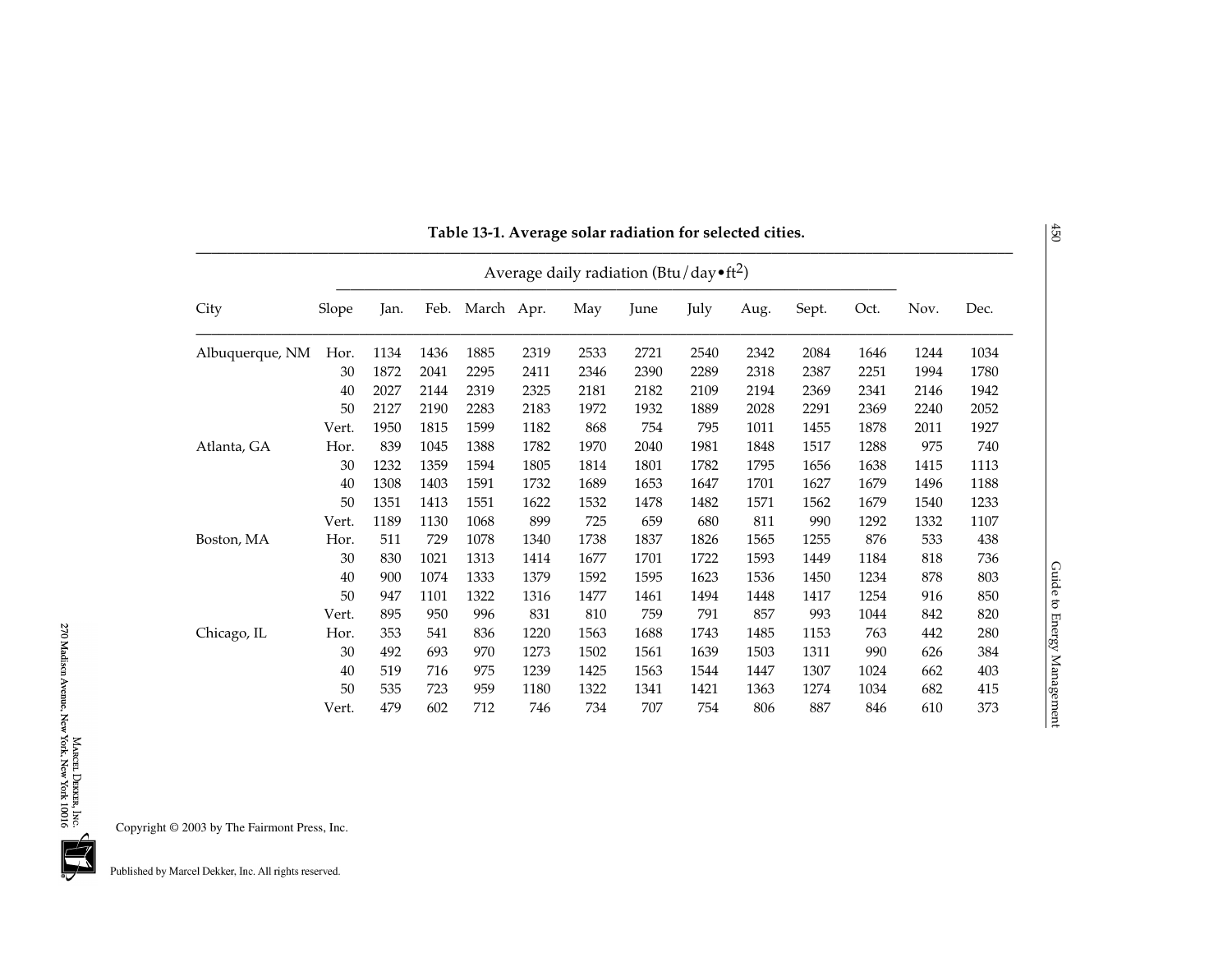| Ft. Worth, TX   | Hor.  | 927  | 1182 | 1565 | 1078 | 2065 | 2364 | 2253 | 2165 | 1841 | 1450 | 1097 | 898  |
|-----------------|-------|------|------|------|------|------|------|------|------|------|------|------|------|
|                 | 30    | 1368 | 1550 | 1807 | 1065 | 1891 | 2060 | 2007 | 2097 | 2029 | 1859 | 1604 | 1388 |
|                 | 40    | 1452 | 1601 | 1803 | 1020 | 1755 | 1878 | 1845 | 1979 | 1995 | 1907 | 1698 | 1488 |
|                 | 50    | 1500 | 1614 | 1758 | 957  | 1586 | 1663 | 1648 | 1820 | 1914 | 1908 | 1749 | 1549 |
|                 | Vert. | 1315 | 1286 | 1196 | 569  | 728  | 679  | 705  | 890  | 1185 | 1459 | 1509 | 1396 |
| Lincoln, NE     | Hor.  | 629  | 950  | 1340 | 1752 | 2121 | 2286 | 2268 | 2054 | 1808 | 1329 | 865  | 629  |
|                 | 30    | 958  | 1304 | 1605 | 1829 | 2004 | 2063 | 2088 | 2060 | 2092 | 1818 | 1351 | 1027 |
|                 | 40    | 1026 | 1363 | 1620 | 1774 | 1882 | 1909 | 1944 | 1971 | 2087 | 1894 | 1450 | 1113 |
|                 | 50    | 1068 | 1389 | 1597 | 1679 | 1724 | 1720 | 1763 | 1838 | 2030 | 1922 | 1512 | 1170 |
|                 | Vert. | 972  | 1162 | 1156 | 989  | 856  | 788  | 828  | 992  | 1350 | 1561 | 1371 | 1100 |
| Los Angeles, CA | Hor.  | 946  | 1266 | 1690 | 1907 | 2121 | 2272 | 2389 | 2168 | 1855 | 1355 | 1078 | 905  |
|                 | 30    | 1434 | 1709 | 1990 | 1940 | 1952 | 1997 | 2138 | 2115 | 2066 | 1741 | 1605 | 1439 |
|                 | 40    | 1530 | 1776 | 1996 | 1862 | 1816 | 1828 | 1966 | 2002 | 2037 | 1788 | 1706 | 1550 |
|                 | 50    | 1587 | 1799 | 1953 | 1744 | 1644 | 1628 | 1758 | 1845 | 1959 | 1791 | 1762 | 1620 |
|                 | Vert. | 1411 | 1455 | 1344 | 958  | 760  | 692  | 744  | 918  | 1230 | 1383 | 1537 | 1479 |
| New Orleans, LA | Hor.  | 788  | 954  | 1235 | 1518 | 1655 | 1633 | 1537 | 1533 | 1411 | 1316 | 1024 | 729  |
|                 | 30    | 1061 | 1162 | 1356 | 1495 | 1499 | 1428 | 1369 | 1456 | 1490 | 1604 | 1402 | 1009 |
|                 | 40    | 1106 | 1182 | 1339 | 1424 | 1389 | 1309 | 1263 | 1371 | 1451 | 1626 | 1464 | 1058 |
|                 | 50    | 1125 | 1174 | 1292 | 1324 | 1256 | 1170 | 1137 | 1259 | 1381 | 1610 | 1490 | 1082 |
|                 | Vert. | 944  | 899  | 847  | 719  | 599  | 546  | 548  | 647  | 843  | 1189 | 1240 | 929  |
| Portland, OR    | Hor.  | 578  | 872  | 1321 | 1495 | 1889 | 1992 | 2065 | 1774 | 1410 | 1005 | 578  | 508  |
|                 | 30    | 1015 | 1308 | 1684 | 1602 | 1836 | 1853 | 1959 | 1830 | 1670 | 1427 | 941  | 941  |
|                 | 40    | 1114 | 1393 | 1727 | 1569 | 1746 | 1739 | 1848 | 1771 | 1680 | 1502 | 1020 | 1042 |
|                 | 50    | 1184 | 1442 | 1727 | 1502 | 1622 | 1594 | 1702 | 1673 | 1651 | 1539 | 1073 | 1116 |
|                 | Vert. | 1149 | 1279 | 1326 | 953  | 889  | 824  | 890  | 989  | 1172 | 1309 | 1010 | 1109 |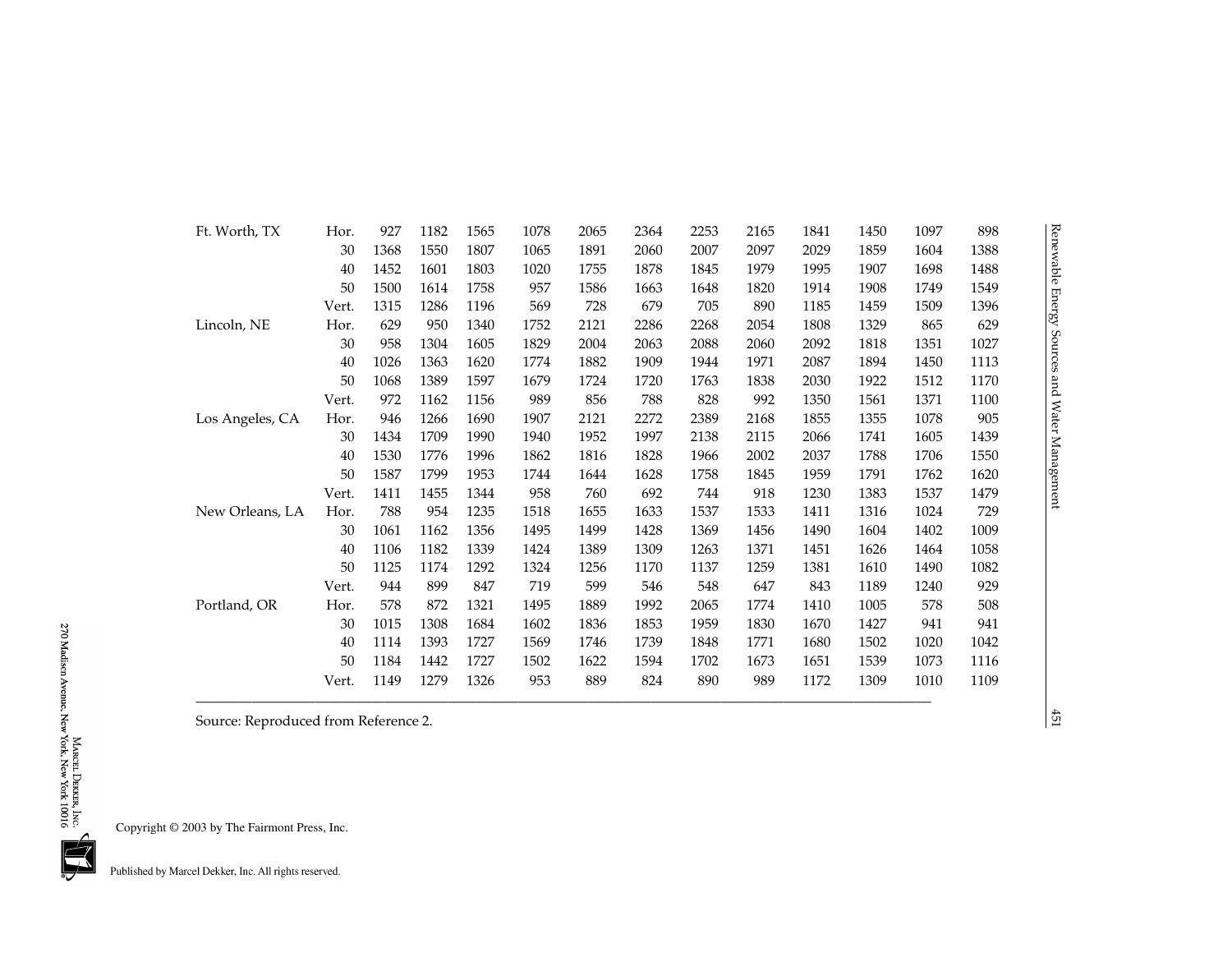Solar energy =  $(3333 \text{ ft}^2) \times (0.42 \times 10^6 \text{ Btu}/\text{ft}^2/\text{yr})$ 

 $= 1400 \times 10^6$  Btu / year

At  $$4.00/10<sup>6</sup>$  Btu, the energy value would be:

Energy value =  $(\$4.00/10^6$  Btu $)\times$  (1400 Btu  $\times$  10<sup>6</sup>/yr)

 $= $5600/\text{year}$ 

The time to pay back the cost of the collector—\$66,660—would be:

```
Simple payback period = (\$66,660)/(\$5600/yr)
```
 $= 11.9$  years

Considering the practical factors in this application lengthens the payback time substantially from the original 5.7 years determined earlier.

# **13.2.2 Solar Collectors**

A solar collector is a device used to thermally collect, store, and move solar thermal energy. Essentially, solar collectors are heat exchangers that transfer the energy of incident solar radiation to sensible heat in a working fluid—liquid or air [5]. There are many different types of solar collectors, as shown i[n Figure 13-2.](#page-6-0)

# 13.2.2.1 Flat-Plate Collectors

A flat-plate solar collector generally consists of a shallow metal or wooden box which has a glass or plastic transparent cover, and which contains a black absorption plate that transfers heat to some fluid. The sun's shortwave radiation passes through the transparent cover, enters the collector and heats a fluid (usually water with or without antifreeze, or air). The hot fluid is then moved from the collector to the point of use or to storage for later use. A flat-plate collector almost always faces to the south (in the northern hemisphere) and is tilted at some angle. A typical flatplate solar collector is illustrated in [Figure 13-3.](#page-6-0)

A typical flat-plate solar collector application is given i[n Figure 13-4.](#page-7-0) Here, solar energy heats an ethylene glycol mixture that is pumped to a storage tank. The tank then heats water through a heat exchanger for alternative use as shown. In some applications, such as preheating boiler makeup water, the water itself can be pumped through the collector to a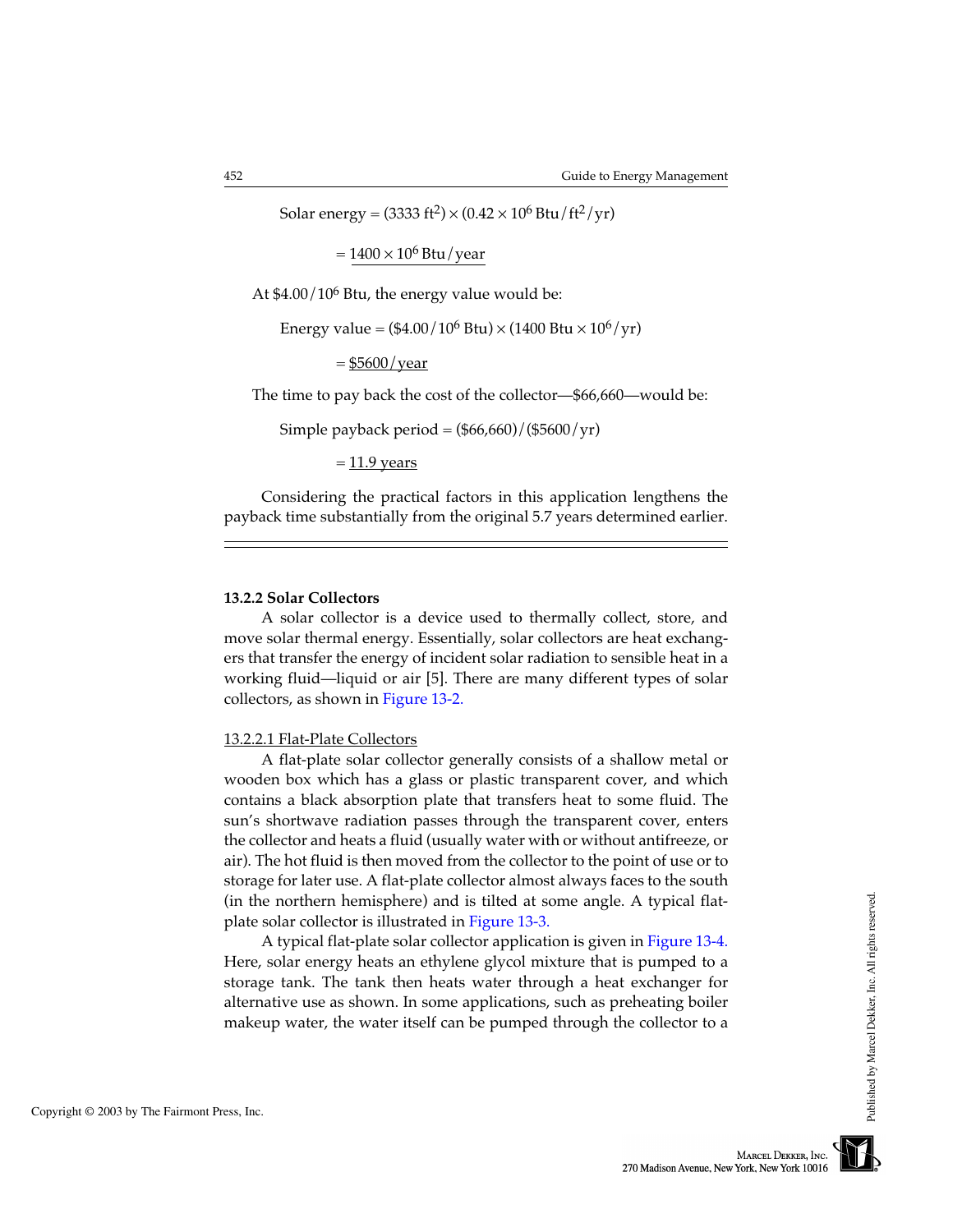<span id="page-6-0"></span>

**Figure 13-2. Types of solar collectors.**



**Figure 13-3. Flat-plate solar collector.**

storage tank or directly to the boiler room. In such applications, care must be taken to prevent freezing; drain down provisions for the solar collector are usually employed.

# **Glazing:**

The flat plate solar collector may be glazed or nonglazed. The most common *glazing* is tempered glass which allows the shortwave radiation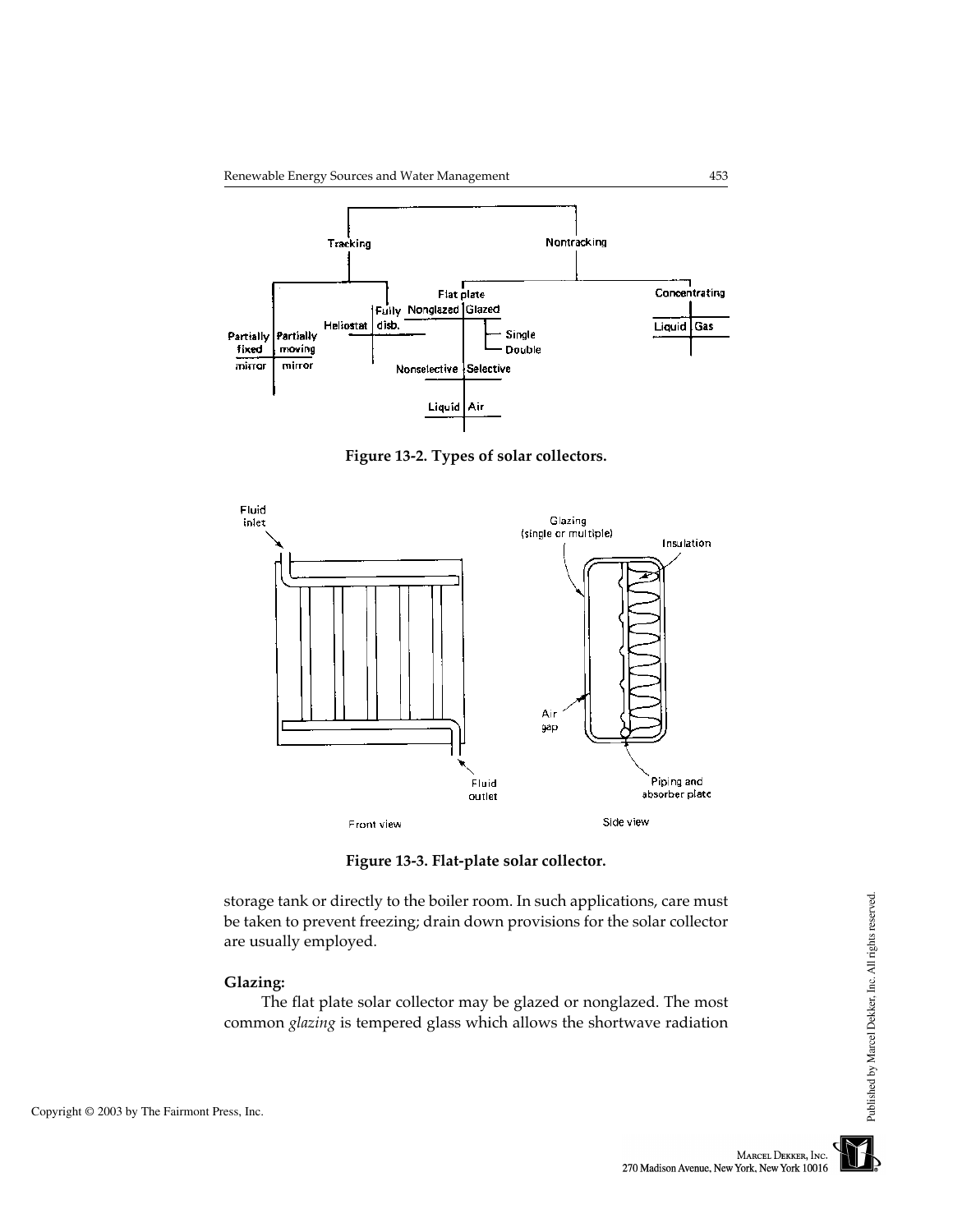<span id="page-7-0"></span>

**Figure 13-4. Typical flat-plate solar collector application.**

of the sun to enter the collector but prevents the longer-waved reradiation from leaving. This produces a greenhouse effect and increases the efficiency of the collector but also increases the cost. Dual glazing would further cut down the heat loss while not appreciably restricting incoming solar energy, and is used for most high temperature flat plate collectors. Unglazed collectors are quite efficient at lower temperature applications such as swimming pool heaters, while glazed collectors are more efficient at higher temperatures. Typical flat-plate collector efficiencies with differ-ent glazings are given in [Figure 13-5.](#page-8-0)  $T_{in}$  is the temperature of the water coming into the collector, and  $T_{ambient}$  is the temperature outside the collector. The graph shows that the heating ability of the collector is greater with glazings that have higher insulating capability.

# **Selectivity:**

The *selectivity* of the collector absorbing surface is an important property that affects a collector's efficiency. The collector must absorb shortwave radiation readily and emit long-wave radiation stingily. Surfaces with high shortwave absorption and low long-wave emittance are *selective surfaces.* Selective surfaces perform better at higher temperatures than nonselective surfaces. A single glazed selective surface collector has efficiencies very similar to a double-glazed nonselective surface collector.

# **Transport medium:**

The *medium* chosen to move the thermal energy from the collector to the point of use or to storage can be either liquid or air. Each has advantages and disadvantages. It is much more difficult and expensive to move thermal energy with air than with liquid. In fact, the horsepower required to move the same amount of thermal energy may be 10 times higher for an air system than for a liquid system. Air systems also have lower heat transfer rates, so the system must be carefully designed to provide a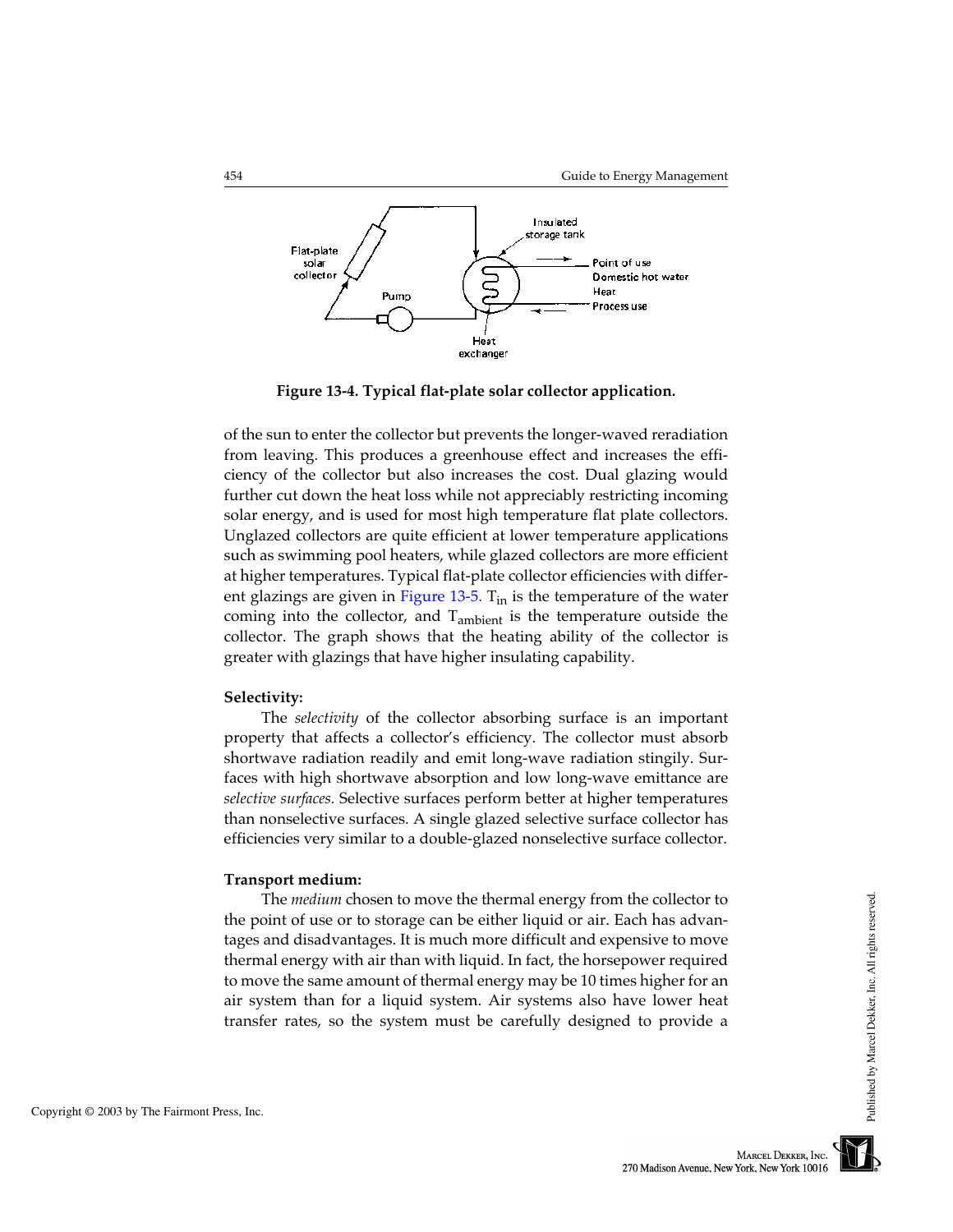<span id="page-8-0"></span>

**Figure 13-5. Typical flat-plate collector efficiencies**

sufficiently large heat transfer surface. However, air does not freeze. In liquid systems, ethylene glycol or some other antifreeze must be used, or the system must have well-designed drain down controls. In addition, air systems do not have corrosion problems, and leaks do not present as much of a problem as with liquid systems.

The examples presented thus far have assumed the fluid is a liquid, but many applications are suitable for air. For example, an air solar collector could be used as an air preheater for an industrial furnace or boiler. Although this application is not widespread, it can be useful if the time of solar energy availability and the time of industrial heat use coincide (i.e., the energy is needed when the sun is shining).

#### 13.2.2.2 Concentrating collectors

A need for temperatures of 250°F or higher usually requires a concentrating collector. The surface of a concentrating collector must be highly reflective, enabling concentration of the sun's rays on the heat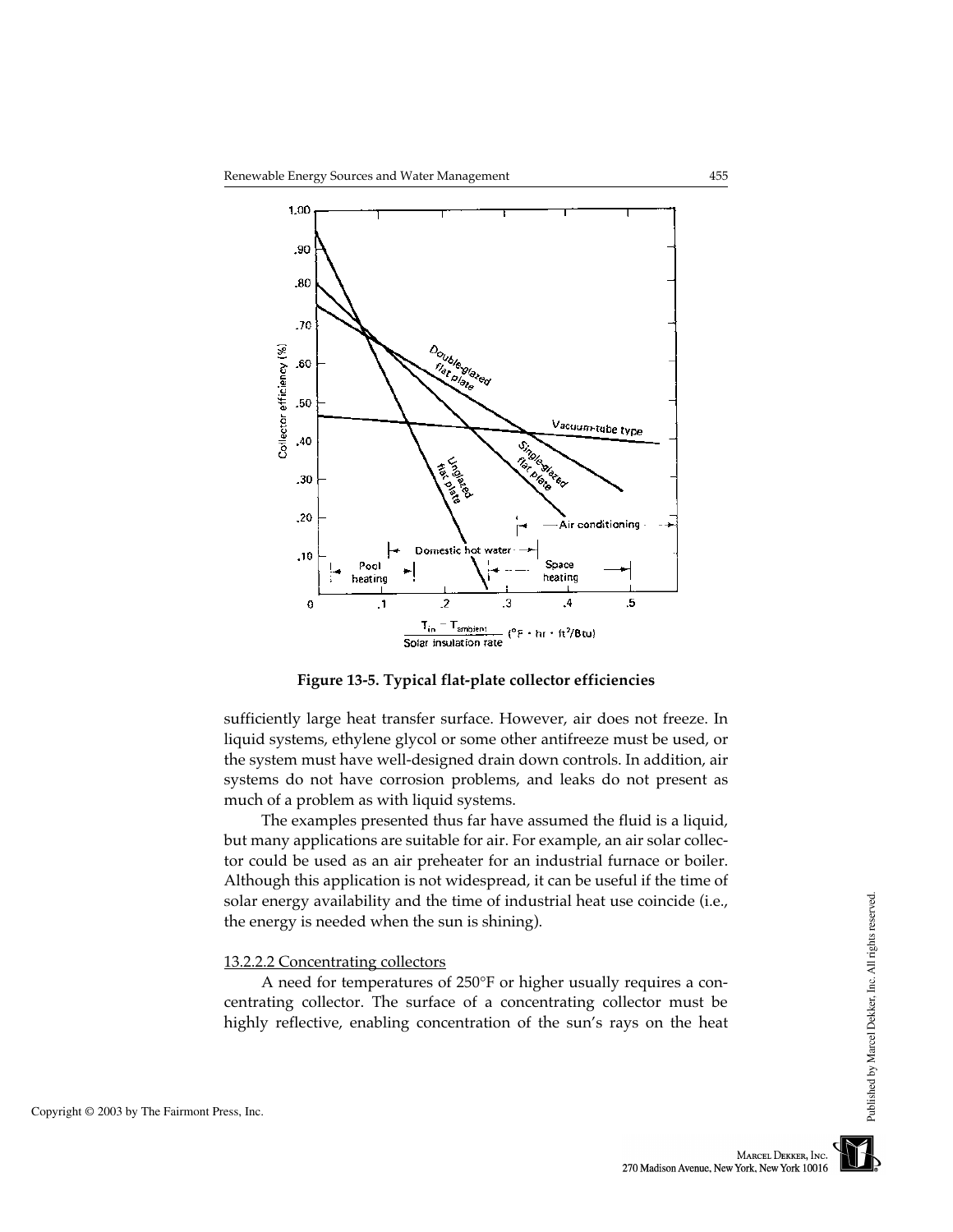absorption device. The heat transfer fluid can be a liquid or gas. A concentrating collector is usually also a tracking collector in order to keep the sun's rays focussed on a small surface. A typical design for a parabolic trough-type, tracking collector is shown in Figure 13-6. The collector can track in an east to west direction to follow the daily sun, in a north to south direction to follow the seasons, or both. Concentrating collectors that accurately track the sun's position are more efficient than those that do not track the sun's position as well.

Other types of concentrating, tracking collectors use movable mirrors that can concentrate the solar energy on a small surface that remains fixed. The *power tower* is such an application where the absorption surface or central receiver surface is located in a tower. Tracking mirrors are located on the ground around the base of the tower. These fully tracking mirrors are usually computer-controlled to concentrate the maximum amount of solar energy on the tower. Applications are mainly for steam generation used to produce electric power. This type of application takes a large amount of land area and requires careful maintenance. The most notable power tower is located in California, and is called Solar One [6]. It was operated by Southern California Edison Company up until 1989. This facility had a capacity of 10 MW, and successfully generated electric energy for almost ten years.

### **13.2.3 Solar Thermal Storage**

One of the biggest obstacles to widespread solar utilization is that often the solar energy is not needed when it is available and it is not available when it is needed. For example, maximum heat is usually needed when the sun is not shining, especially at night. Also, solar energy flows cannot readily be regulated. When the sun shines, the collector usually delivers energy at its full capacity. Tracking collectors can be



**Figure 13-6. Parabolic trough solar collector**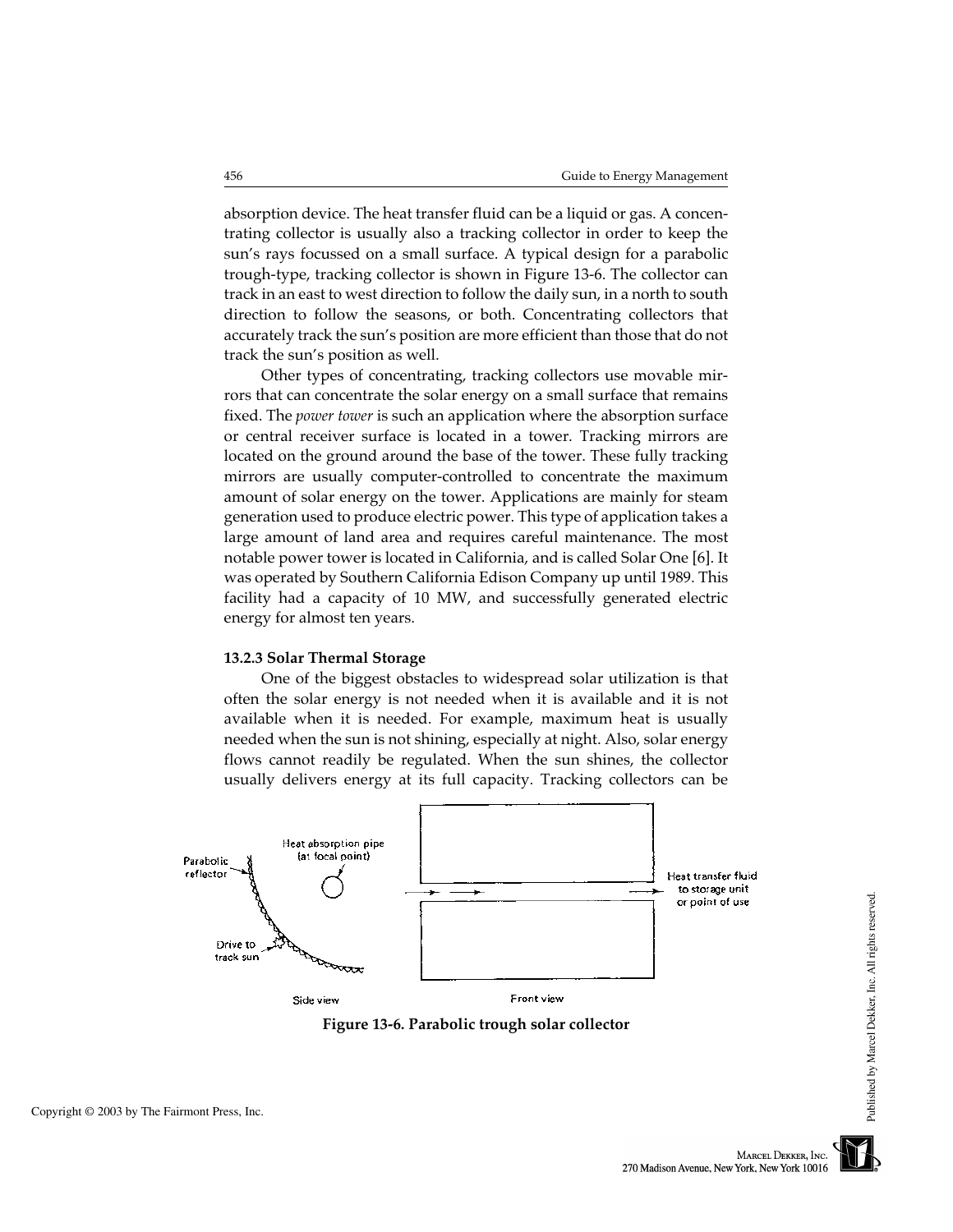programmed to turn away from the sun, and can be regulated, but this is not generally a cost-effective mode of operation.

For these reasons, many solar applications require some type of storage system. The system must both store energy for later use and regulate energy flows. [Figure 13-4](#page-7-0) depicts one possible liquid storage system. There are three basic types of storage systems:

- Liquid. Liquid storage systems normally utilize water or a waterantifreeze mixture. The storage capability is determined by the sensible heat capacity of the liquid. For water it is 1 Btu/lb/ $\rm{^{\circ}F}.$
- *Rocks.* Used for air systems, rock storage uses the sensible heat content of rocks for storage. Typically, airflow is top to bottom for storage and bottom to top for use as needed.
- *Phase change materials.* The preceding systems utilize sensible heat. This system utilizes the larger latent heat in phase changes such as the melting of ice. The required storage volume is smaller, but the cost is higher. Eutectic salts are often used.

# **13.2.4 Applications of Solar Thermal Systems**

Commercial facilities and industry have not yet incorporated the use of solar thermal energy systems on a large-scale basis. There are many solar applications throughout the country, but most replace only a small quantity of the traditional energy supply. The following are some applications of solar thermal energy in business and industry.

- *Solar-heated hot water*. One of the bright spots in the application of solar thermal systems today is solar-heated or augmented hot water. The hot water tank itself is the storage system (or at least a part of it), and the hot water is usually needed the entire year. In some parts of the country, solar water heaters are very cost effective. Hotels, motels and small businesses such as laundries are using solar-heated hot water. In the industrial sector, solar-heated makeup water for boilers and cleaning tanks and solar-augmented process feeds are additional process uses for solar heating.
- *Solar space heat.* Although solar space heating is feasible, active solar collectors for space heating are very seldom cost-effective. Because they are not used all year, they do not often save enough energy to justify their cost. Passive solar applications are often cost effective for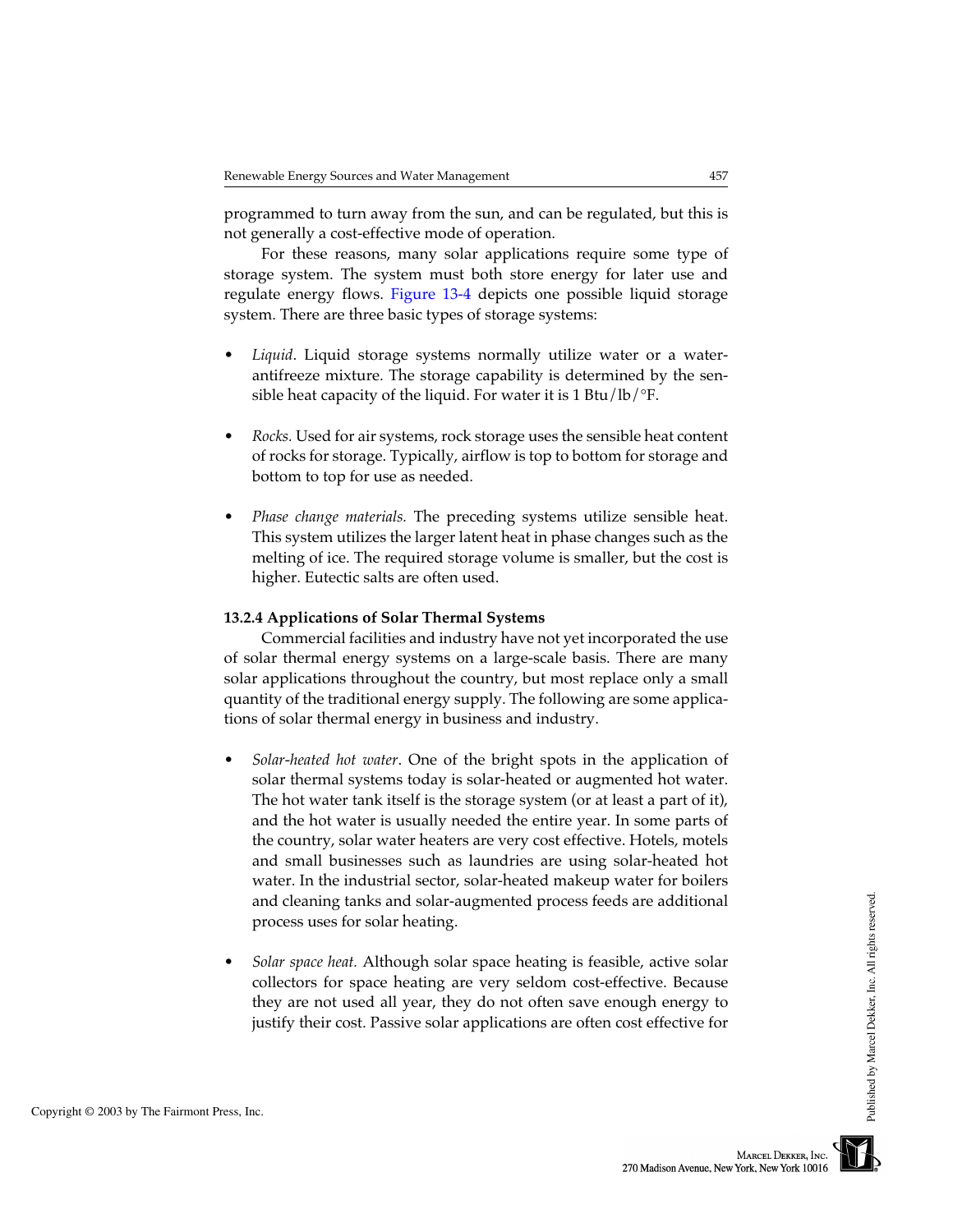minimizing the need for traditional fuel sources in providing space heating. This is discussed in the next section.

- *Solar recuperators.* Industrial furnaces require heat year-round, so combustion air preheating is a likely candidate for solar thermal energy. In installations where outside air might already be used, the application is very simple and probably requires no storage. When the sun shines, the air is preheated; otherwise it is not. However, such systems must be designed carefully or they may cause problems with burners and excess air control.
- *Solar detoxification.* One recent application of solar thermal energy that is rapidly growing in use in commercial and industrial facilities is the detoxification of hazardous wastes. These applications make use of the thermal energy and the high energy photons from solar energy that can more thoroughly decompose and destroy toxic chemicals [7].
- *Solar-heated asphalt storage tanks*. A company which had used portable propane burners to keep asphalt in their storage tanks hot switched to solar collectors and added insulation to the tanks. The energy savings and the convenience made this application attractive.
- *Solar air conditioning*. Solar air conditioning systems use the heat from a solar collector to drive an absorption chiller, and produce cool water or air. The cost effectiveness of these active systems is generally poor at this time, and the use of passive solar features in buildings and structures is a far more successful, and cost effective technology.

# **13.2.5 Passive solar systems**

Passive solar systems result from design strategies and related technologies that use elements of the building structure—primarily glass and thermal mass—and building orientation to heat, cool, shade, and light buildings. Passive solar technologies include direct gain heating, radiative cooling, natural ventilation and economizer cycles, natural lighting, light shelves and shading systems.

# 13.2.5.1 Use of passive heating

A south-facing glass window serves as a passive solar collector of heat for a building, and the interior of the building serves as the heat storage device. Windows also provide significant amounts of natural lighting. Careful attention to passive solar energy utilization in building design can reduce energy costs significantly.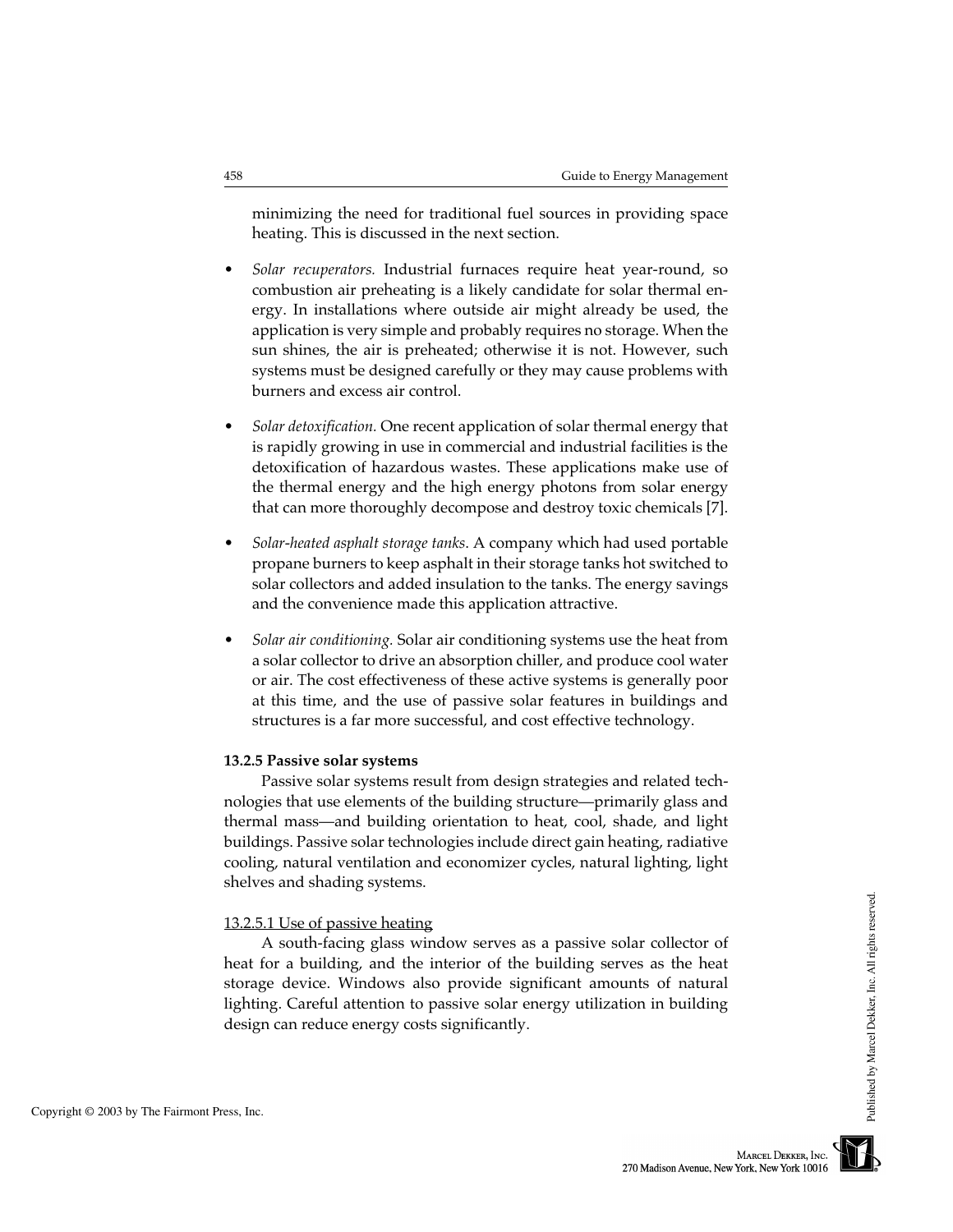# **Example 13.2:**

Consider a building located in Fort Worth, Texas that faces south. The building has a total wall area (minus glass) of 2000 ft<sup>2</sup> and a roof area of 3000 ft2. The R values of the roof and walls are 18 and 12, respectively. There is 300 ft<sup>2</sup> (about  $40\%$  of the south wall) of south-facing, double-pane, overhung glass (R-1.85) which permits full sunlight for the 5-month heating season. There are twenty-three 63°F heating days in Fort Worth. The glass transmits 80% of the solar energy hitting it. How much of the building's heating needs does this passive solar feature provide?

**Solution:** From [Table 13-1,](#page-3-0) for Fort Worth, TX, we find the total solar load on a vertical surface for the months of November, December, January, February, and March to be

$$
(80\%) \left(300 \text{ ft}^2\right) \left[1509(30) + 1396(31) + 1315(31) + 1286(28) + 1196(31)\right] \frac{\text{Btu}}{\text{ft}^2 \Sigma \text{ year}}
$$
  
= 48.58 × 10<sup>6</sup> Btu/ year

The heat loss (HL) (assuming no setback) is

HL walls = 
$$
\left(\frac{1 \text{ Btu}}{12 \text{ h}\Sigma \text{F}\Sigma \text{ft}^2}\right) (2000 \text{ ft}^2) \left(\frac{2363 \text{ °F days}}{\text{year}}\right) \left(\frac{24 \text{ h}}{\text{day}}\right)
$$
  
\n=  $9.45 \times 10^6 \text{Btu}/\text{year}$   
\nHL roof =  $\left(\frac{1 \text{ Btu}}{18 \text{ h}\Sigma \text{ F}\Sigma \text{ft}^2}\right) (3000 \text{ ft}^2) \left(\frac{2363^{\circ} \text{F days}}{\text{year}}\right) \left(\frac{24 \text{ h}}{\text{day}}\right)$   
\n=  $9.45 \times 10^6 \text{ Btu}/\text{year}$   
\nHL glass =  $\left(\frac{1 \text{ Btu}}{1.85 \text{ h}\Sigma \text{ F}\Sigma \text{ft}^2}\right) (300 \text{ ft}^2) \left(\frac{2363^{\circ} \text{F days}}{\text{year}}\right) \left(\frac{24 \text{ h}}{\text{day}}\right)$   
\n=  $9.20 \times 10^6 \text{Btu}/\text{year}$   
\ntotal HL =  $28.1 \times 10^6 \text{Btu}/\text{year}$ 

Percent heat supplied =  $48.6/28.1 = 173\%$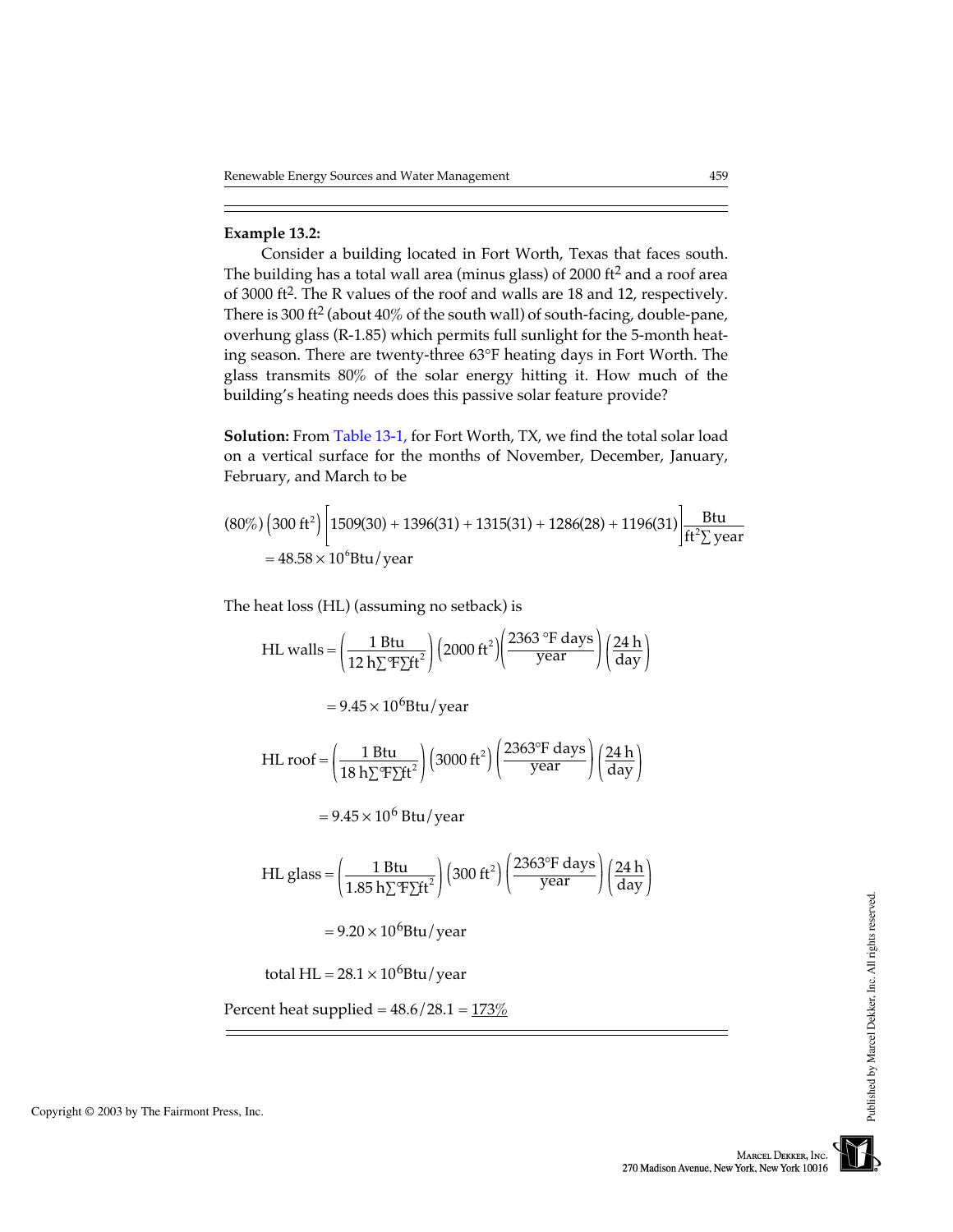According to these calculations in Example 13-2, placing glass on 40% of the south-facing wall will allow solar energy to supply 170% of the total heat needed for the year. However, the following practical considerations are important:

- The heat loss by infiltration may be as large as the total heat loss through the roof and walls—especially if there is much exhaust air. Thus, the total heating load may be far greater than that initially stated.
- The sun does not shine on some days, so the heating plant will have to be designed as large as it would be without solar aid.
- On bright sunny days, the building might get too hot, so the glass area might have to be reduced or adjustable shading used.
- This building is fairly well insulated. Many manufacturing buildings have little insulation, and thus would need much larger amounts of heat to adequately warm the building.
- All glass is on the south wall. Some glass may be needed on the other walls.
- Fort Worth may not be typical of the rest of the country.

Nevertheless, passive solar energy can contribute a large percentage of the heating required in a facility. Passive solar should especially be considered in the design of manufacturing buildings whose hours of operation normally coincide well with sun hours. At night, the thermostat can be substantially reduced, whereas in homes, night setback cannot be used as readily.

# **13.2.6 Energy Efficiency in the Design of New Facilities**

Building a new facility provides the industrial energy manager with numerous opportunities to incorporate energy efficiency into the facility design. The following sections include ways to use passive solar energy, to avoid unwanted solar loads, and to take advantage of renewable energy opportunities. For completeness, we have also included some other energy efficiency measures that should be considered in the design of a new facility.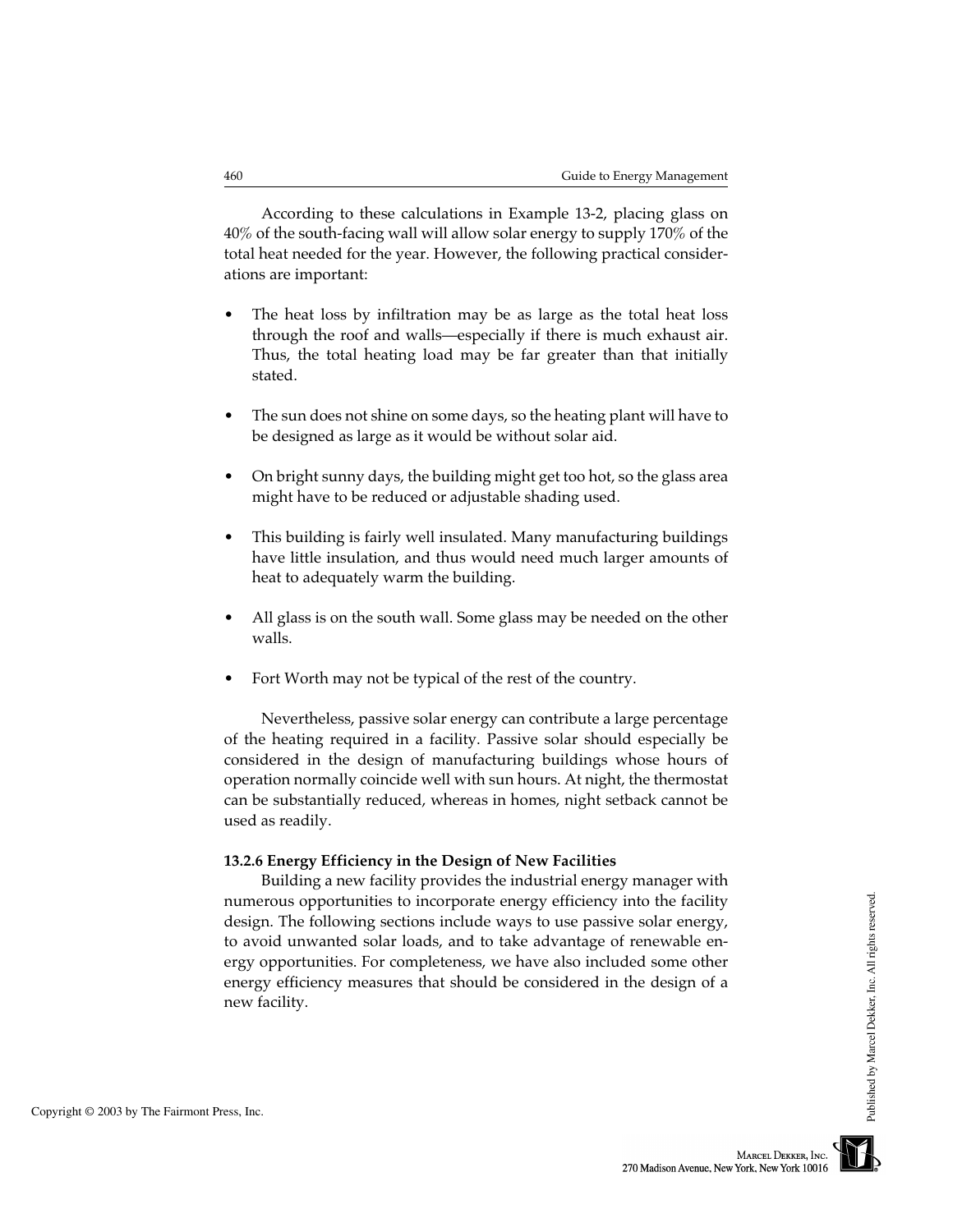### 13.2.6.1 The land.

Purchase property with good energy-efficiency characteristics. Do not choose property located in energy-intensive spots. Avoid areas that are too windy, areas on the tops of hills, and areas on north slopes. However, these spots may become attractive in the future as locations for utilizing other renewable energy sources.

Choose a location that is near energy supplies to minimize transmission losses as well as costs. Property that is near good transportation facilities will also save energy costs.

# 13.2.6.2 The building site.

Choose an energy-efficient building site for the facility. You should take advantage of unique spots that can use existing deciduous trees or other natural properties to provide shading from the summer sun and/or windbreaks in the winter. Hills can be utilized as berms to improve insulation instead of spending money to level them.

The building site should be close to major transportation facilities.

## 13.2.6.3 Facility orientation.

Orient the facility for energy conservation. The building should face south. The shorter dimension should run north to south and the longer, east to west. The manufacturing plant in [Figure 13-7](#page-15-0) below demonstrates this. This allows minimum sun exposure in the summer on the east and west walls. However, during the winter, because of the lower sun angle, the sun helps to heat the facility.

# 13.2.6.4 Underground construction.

Consider the use of underground structures. Use a large amount of backfill on northern and western walls. This will protect the facility from cold on the north side and heat on the west.

Partially submerge the entire structure. This will use the thermal mass of the ground to maintain a constant temperature in the facility with less energy input. Some facilities are completely submerged, such as the warehouses in the caverns under Kansas City.

### 13.2.6.5 Energy-conserving landscaping.

Much of the undesirable heat loss/gain can be prevented through proper landscaping [8,9]. Avoid asphalt or concrete areas around the building as much as possible; grasses, shrubs, and vines are much cooler in the summer.

Place deciduous trees strategically so they offer shade during the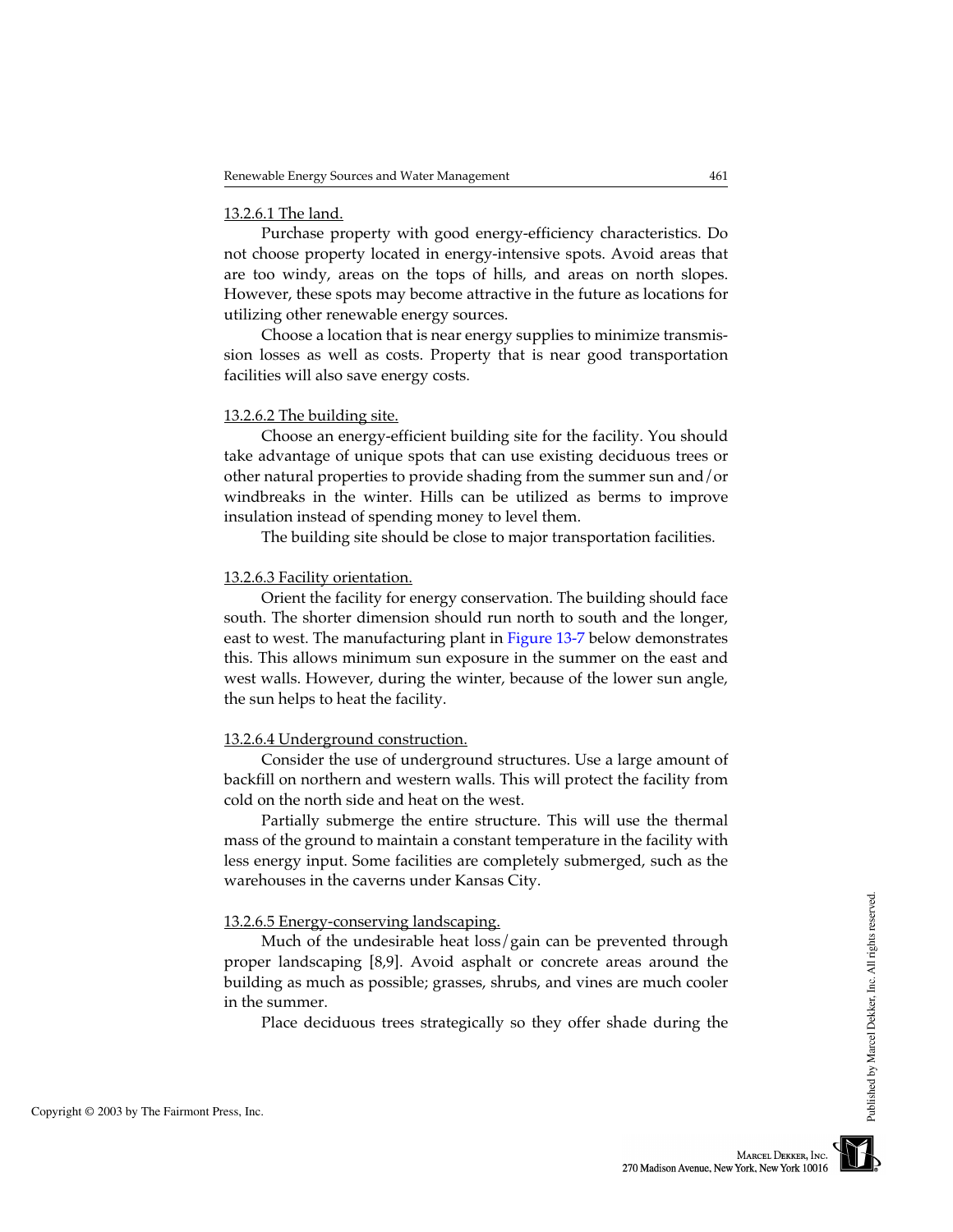<span id="page-15-0"></span>

**Figure 13-7. Landscaping for energy conservation. (a) Deciduous trees: In summer, allow the early morning sun to penetrate and then protect; in winter, allow the sun to penetrate. (b) Hedge: Catch the late afternoon rays. (c) Deciduous trees: Provide shade in the afternoon. (d) Shrubs or tall hedge: In winter, block northwest winds; in summer, help divert southwest winds around the building.**

summer yet allow sunlight to penetrate in the winter. Use vines and shrubs to offer additional shading. In fact, thick shrubs placed close to a building effectively increase the R value of the walls.

Use trees and shrubs as windbreaks and wind diverters. For example, evergreen trees or shrubs at the northwest corner of the building can break the cold winter winds and divert the summer breezes for better utilization. (See Figure 13-7 above)

#### 13.2.6.6 Energy-efficient building envelope.

The energy-efficiency of the building envelope will significantly affect the energy use in a facility. Energy efficiency is easy to incorporate in the initial construction of a building, but very costly to retrofit. The following suggestions should be considered in the initial design: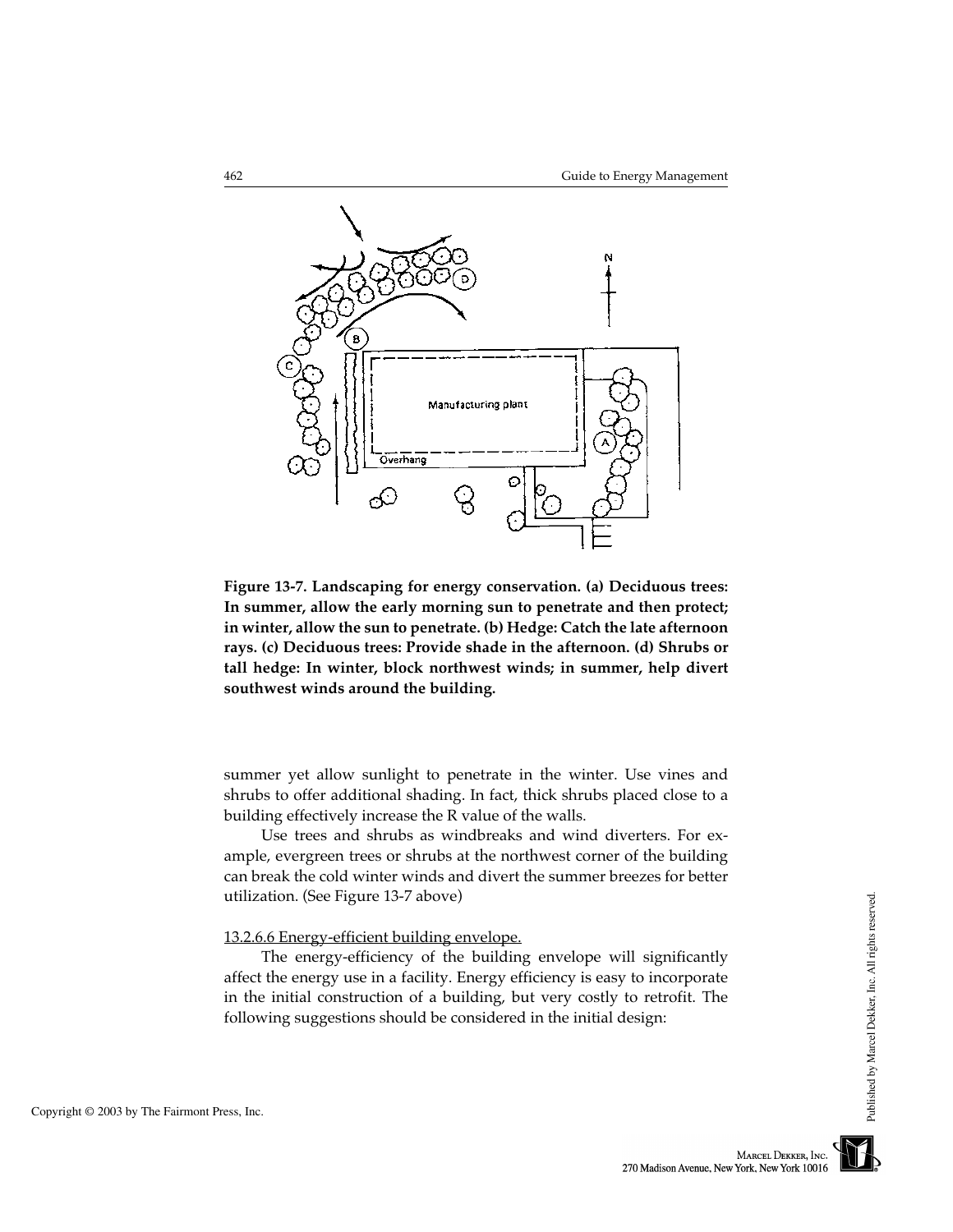- **Minimize the wall perimeter area.** Use regular-shaped buildings square or rectangular. This minimizes the wall area and thus minimizes the heat loss.
- **Insulate the building well.** Install insulation in the ceiling and the walls as well as on the slab (if appropriate). Check for local recommended levels. Figure 13-8 illustrates recommended insulation placement for an underground manufacturing facility.



**Figure 13-8. Recommended insulation placement**

• **Use energy-efficiency considerations in window selection.** Use a minimum amount of glass—well placed. Avoid glass on northern and western sides. As discussed earlier, planning the southern exposure with proper solar influx is best.

Consider installing insulating glass or storm windows. Double or triple glazed windows are cost effective in most parts of the country. Office areas are especially good candidates since they are typically heated and cooled to a greater extent than the production areas.

With proper placement of windows, natural ventilation is also feasible. Therefore, consider the use of windows that can be opened to utilize natural ventilation.

Consider the use of tinted window glass on all walls except the south one. The east and west walls are strong candidates for tinted glass.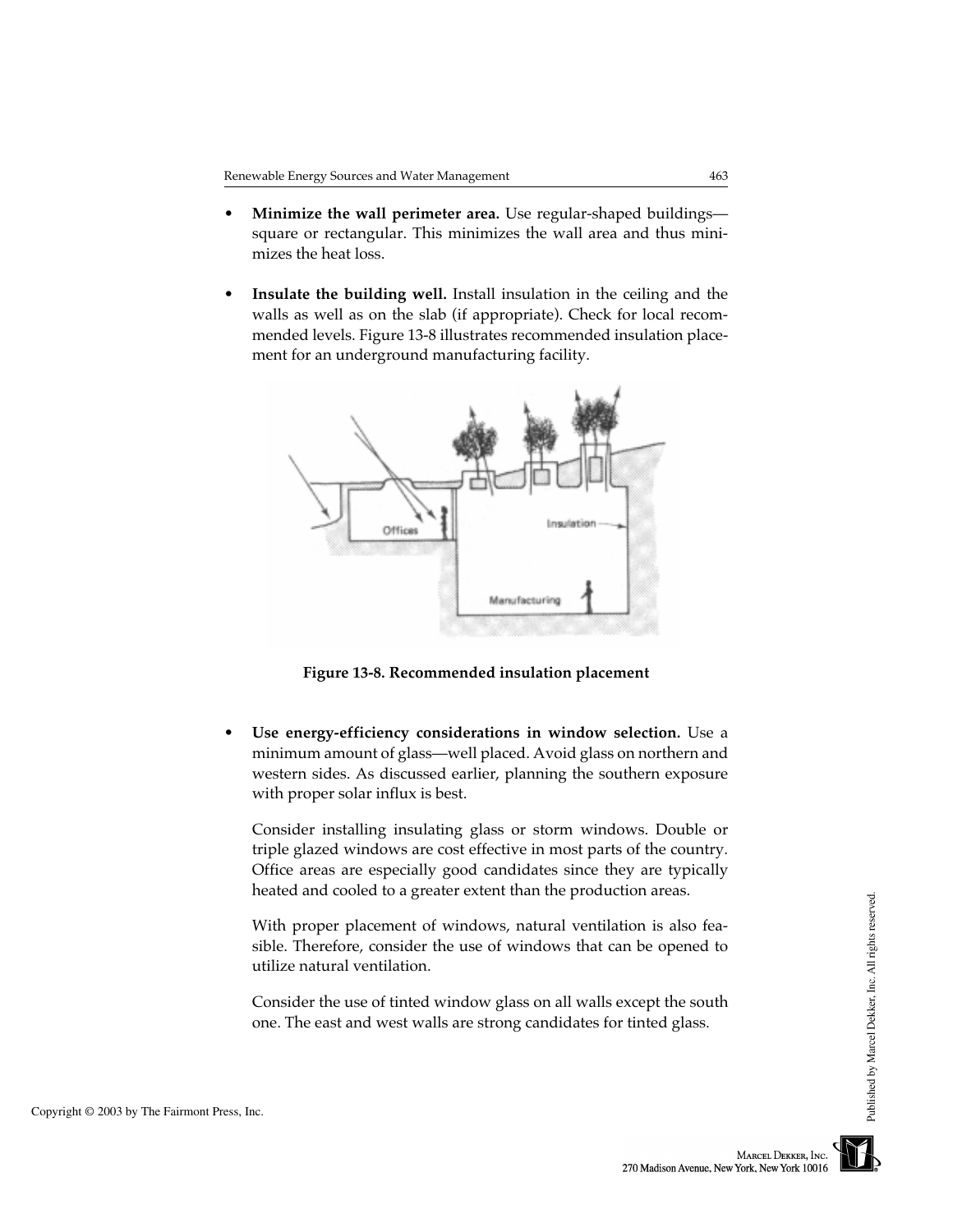<span id="page-17-0"></span>Utilize drapes or outside partitions to further insulate windows and to reduce solar load when desired. Several examples of outside partitions are shown in Figure 13-9.



**Figure 13-9. Outside partitions.**

• **Utilize overhangs or awnings.** On southern exposures, overhangs block the summer sun but allow the winter sun to enter as shown in Figure 13-10. An architect can tell you the proper amount of overhang to allow for sunlight in winter months. It varies with location.



**Figure 13-10. Energy conservation through the use of overhangs.**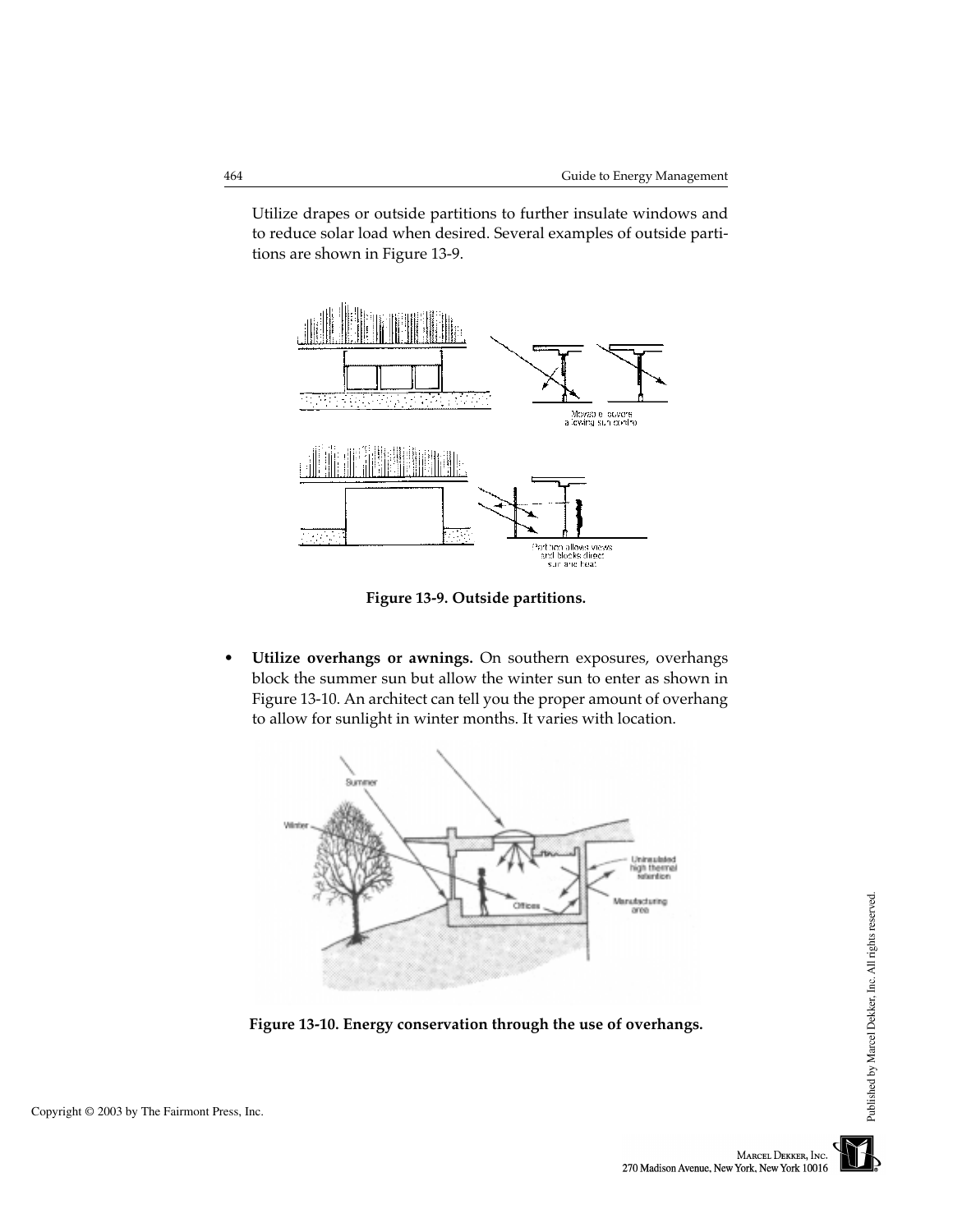Passive solar systems (also shown in [Figure 13-10\)](#page-17-0) help to further reduce energy costs, and they provide attractive warm areas for personnel.

- **Design the roof carefully.** Use light colors in warm climates and dark in cold. Design the roof so it can be sprayed in the summer. Be careful not to flood the roof—it will leak eventually.
- **Engineer all wall openings for energy efficiency.** Minimize the number of openings. Caulk and weather-strip the doors and windows well.

Design the overhead doors with two position openings to match the truck size and/or use adjustable dock seals. Utilize insulating pads on the dock doors. Consider using adjustable dock pads.

Consider interlocking the doors and the heating units so that when the doors are open, the heat is off. Utilize automatic doors or various types of "see through" materials (plastic strips, plexiglass, etc.) for doors that must be used frequently. Air curtains are another option for minimizing heat loss.

Use good pedestrian doors to avoid using large dock doors for pedestrian traffic. Utilize revolving doors or entrance vestibules to minimize air infiltration.

# 13.2.6.7 Energy-efficient facility layout.

Locate the facilities within the plant to minimize the energy required to maintain personnel comfort. Departments with high personnel density should probably be located in southern exposure areas of the plant and not in northern or western areas[. Figure 13-11](#page-19-0) demonstrates one possible layout considering energy requirements only.

Avoid or minimize northern or western exposure for dock areas (shipping and packaging). In Figure 13-11 the shipping and receiving area is oriented so that the amount of northern exposure is minimized. The entry area for shipping and receiving should be on the east side.

Consider departmental or cost center metering of utilities. By doing this, each cost center can be held accountable for its energy consumption, and energy can become a part of the budgeting process. This requires extensive preconstruction planning to lay lines and install meters as needed. Then, arrange the facilities so that energy control is easy (e.g.,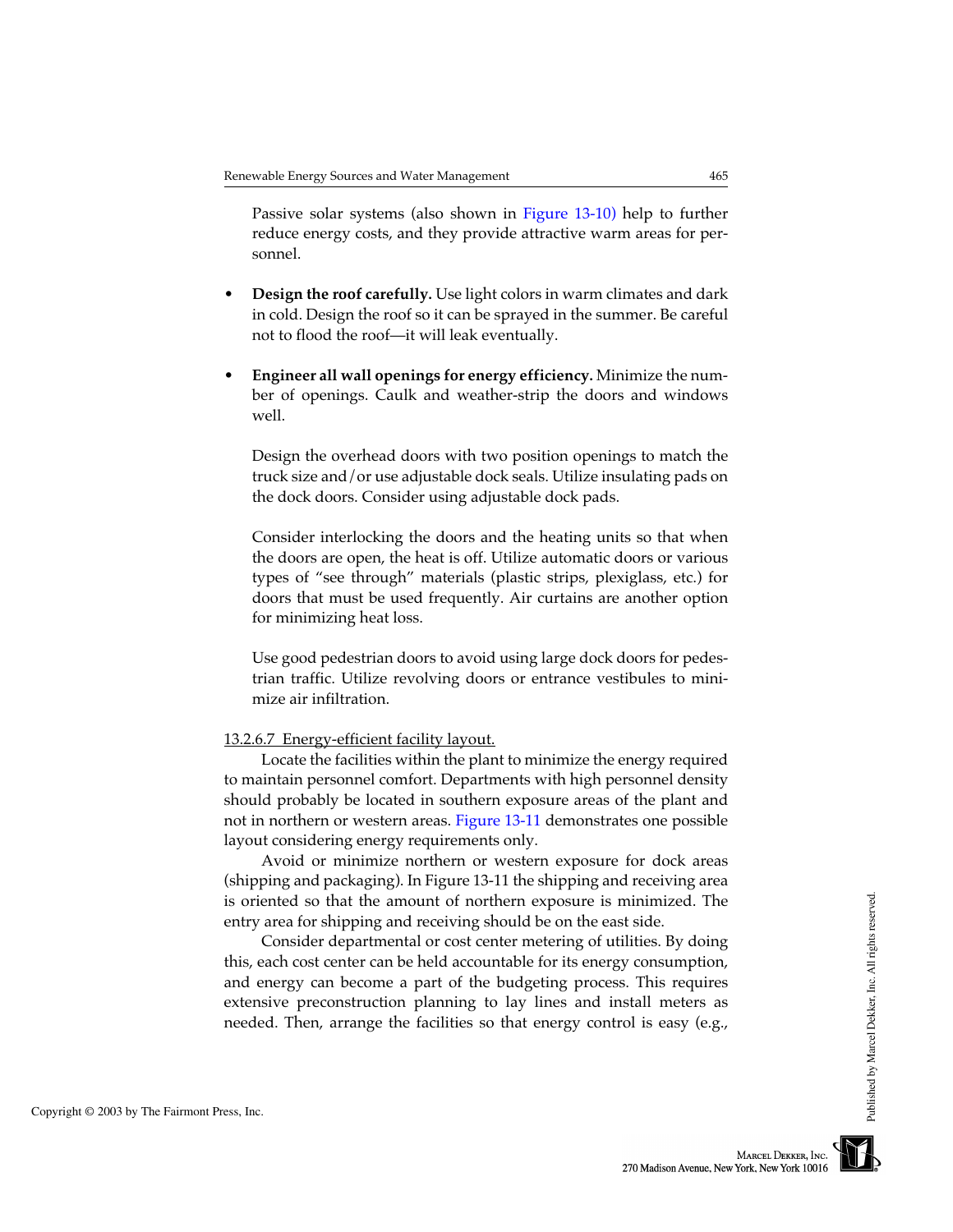<span id="page-19-0"></span>lights and motors can be switched off in one location).

Plan the layout so the exhaust air from one area can be used in another; e.g., the hot air at ceiling height in one area may be used as the combustion air for a large furnace.



**Figure 13-11. Hypothetical plant layout to minimize energy requirements for space conditioning.**

13.2.6.8 Location of process equipment.

Locate all boilers, hot water tanks, and other heated tanks to minimize distribution distances and consequently energy loss in distribution. Design the boiler location and steam distribution system to facilitate return of condensate and/or reflashing or low-pressure steam.

Engineer waste heat recovery systems into the facility design. Waste heat is the one renewable energy source today whose utilization is frequently cost effective. It is much easier to incorporate feedstock preheating apparatus in the initial design rather than retrofitting. Boilers, furnaces, large motors being cooled, lighting fixtures, any cooling fluids, and compressors are just a few of the potential sources for waste heat recovery. Locate the waste heat producing equipment where it can be utilized and where the heat recovery equipment can be installed.

Locate air compressors so they can be maintained easily, they can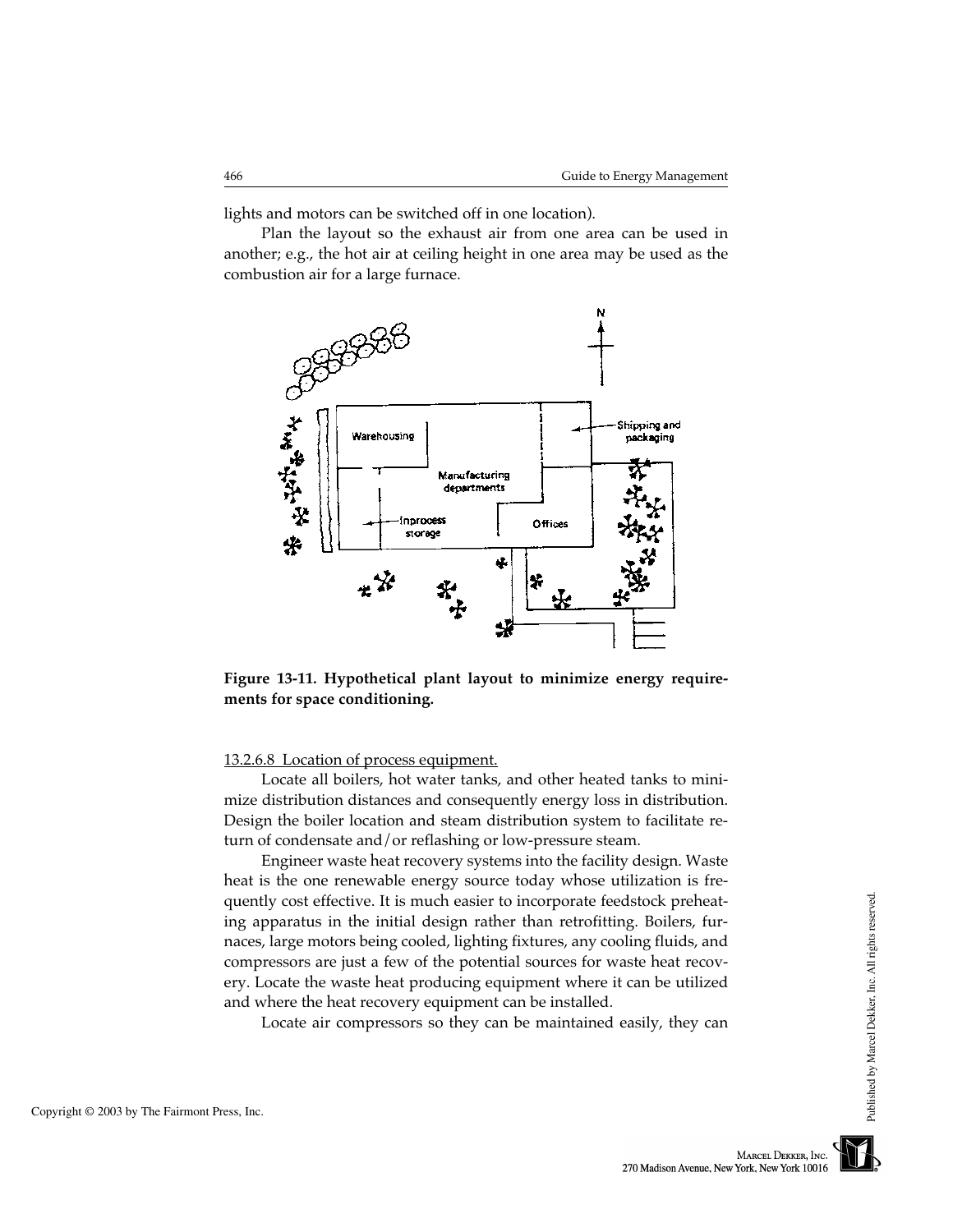use fresh cold air, and transmission losses are minimized. Utilize step-up air compressors to be able to reduce plant-wide pressures.

#### **13.3 SOLAR-PHOTOVOLTAICS**

Photovoltaics is the direct conversion of sunlight to direct current (dc) electricity through a photocell. Historically, photovoltaics has not been cost effective in competition with fossil fuel or electricity from a grid system, but the needs for photovoltaics in space and the subsequent research coupled with rising costs of traditional energy have pushed photovoltaics ahead. Although still not cost effective for replacing central station electric power plants, photovoltaics is cost effective for many applications where electricity is needed in remote areas. Each year, progress in research and development continually reduces the price of electricity from this source.

Photovoltaic cells are semiconductor devices which can convert the energy in photons of light into dc electrical energy. Most cells are made from single-crystal high-purity silicon and small amounts of trace elements such as boron and phosphorus. These elements are combined into a material with excess electrons (n-type semiconductor) connected to a material with insufficient electrons (p-type region). As long as the cell area is illuminated by light, electrical energy will be produced (see Figure 13- 12).



**Figure 13-12. Typical photovoltaic cell**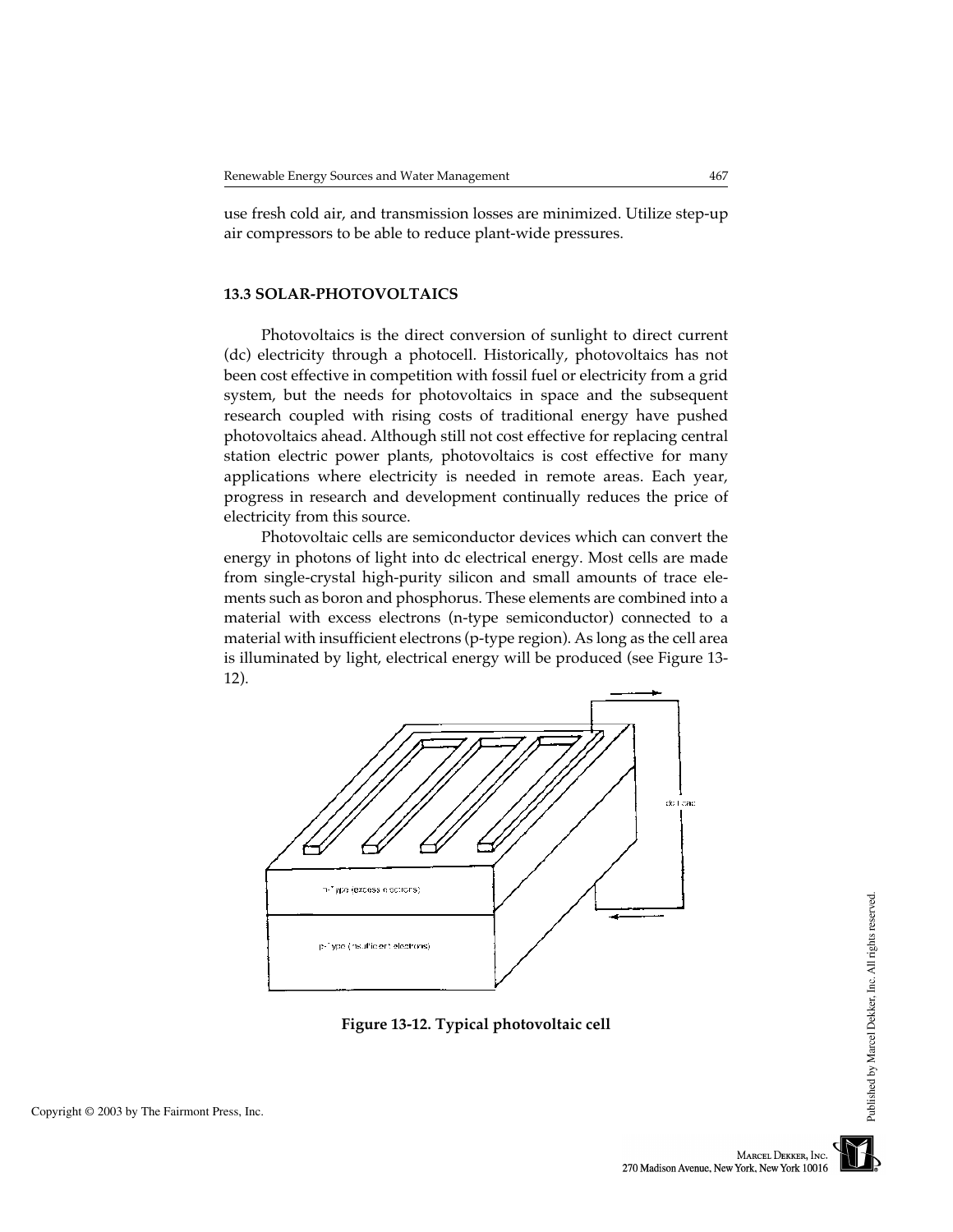The area where the semiconductor materials are joined together can be connected to a battery, or to other cells. Cells are then put together in modules, which can be in the form of flat plates or concentrators. Most cells generate electrical energy of about 0.5 volt and a current that varies with the area of the cell and amount of light. For flat plate modules, typical wattage is about 12.5 W/ft<sup>2</sup> with a conversion efficiency of 5 to 15%. Higher efficiencies can be obtained from concentrator modules.

To achieve higher voltages and currents, solar cells are combined in series and parallel, like batteries. Sets of cells are usually placed in series to generate the necessary voltage, and then multiple strings are placed in parallel to develop the desired current (see Figure 13-13). Because the time of need and the solar intensity do not always match, some type of storage device and voltage regulation is necessary. Normally, a chemical battery storage system fills this need. Finally, a backup generating system is often needed to allow for consecutive cloudy days.



**Figure 13-13. Photovoltaic hookups**

Generally there are three types (sizes) of photovoltaic systems:

1. *Small* (1-10 kW). These photovoltaic systems are suitable for remote locations or other locations where conventional electricity may be costly. Examples are street lights, irrigation pumps, security lighting at construction sites, communications equipment, and field battery charging.

2. *Medium* (10-1000 kW). These photovoltaic systems could be used by larger industrial facilities and/or remote communities. They could also be used as supplemental or peaking power.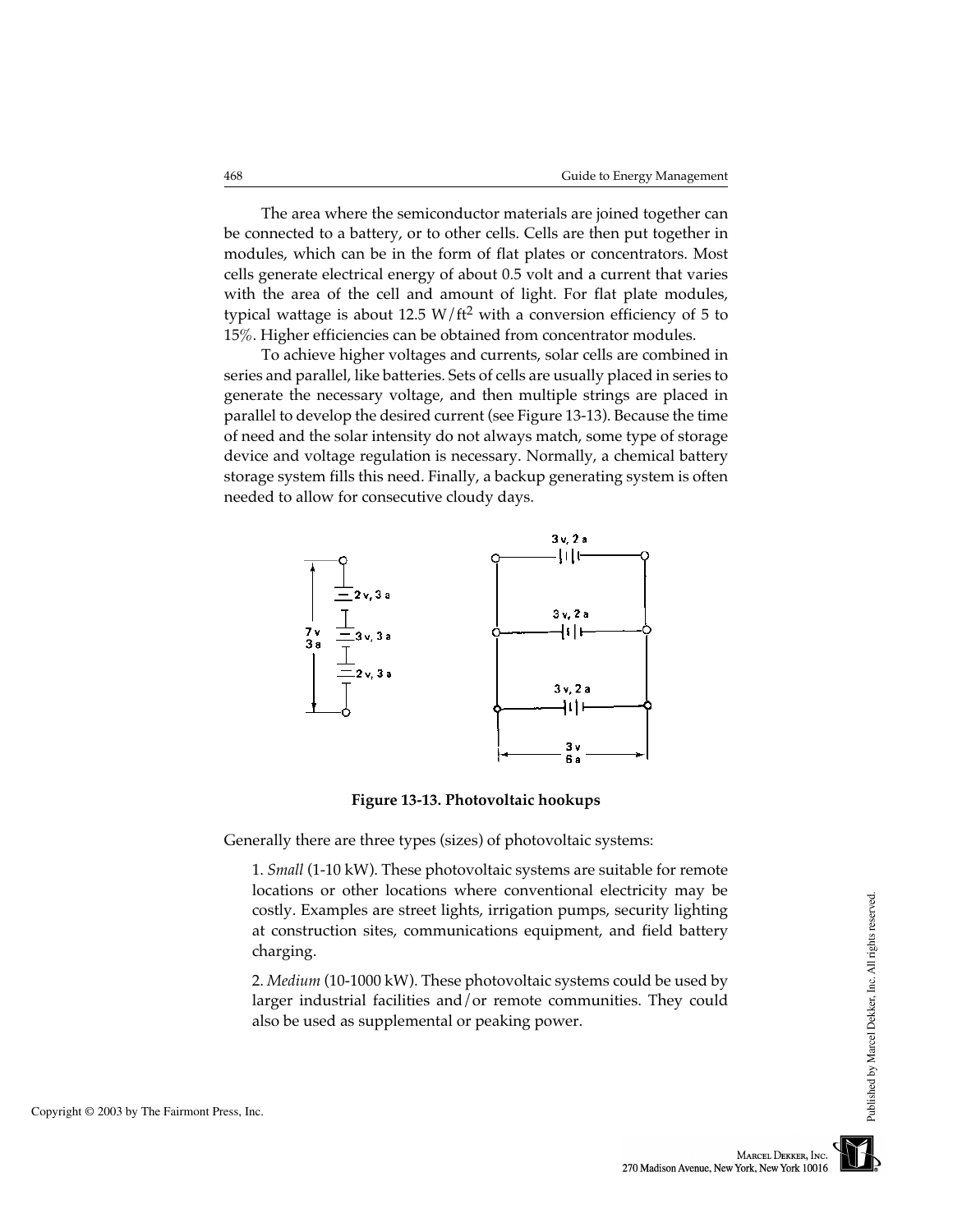3. *Large* (more than 1000 kW). These photovoltaic systems are used in utility-owned large-scale power-generating stations often located in desert areas.

At their current costs, photovoltaic cells can provide electric energy at 25 to 30 cents per kWh. The largest use of photovoltaic cells today is in supplying remote electric power. Electric utilities are expanding their capabilities with photovoltaic generation. Pacific Gas and Electric Company recently installed over 1000 kW of photovoltaic generation. Southern California Edison Company has entered into a joint venture with Texas Instruments Company to produce photovoltaic cells called Spheral Solar Modules that produce power at 14 cents per kWh. Limited production is expected to begin in 1994.

Industry offers a number of applications for photovoltaics, but the actual usage has been limited in size and scope. Ideal applications would have the following characteristics:

- 1. The equipment operates on dc power.
- 2. Substantial sunlight is available.
- 3. The user can tolerate random losses of power.
- 4. Power is needed when the sun is shining.

Photovoltaics is one of the cleanest, most environmentally benign energy technologies. Many proposals have been made to combine the photovoltaic generation of electric energy with the production of hydrogen through electrolysis. The hydrogen would then be used as the energy supply to be marketed primarily for use in automobiles. Alternatively, the hydrogen could be stored and then burned at a later time to produce electric power when the sun was not shining.

# **13.4 INCORPORATING SOLAR FEATURES INTO BUILDING DESIGN—AN EXAMPLE**

The new building to be constructed for the Florida Solar Energy Center (FSEC) provides a good example of some of the areas for saving energy in a facility by utilizing solar energy features. The design objective for this building was to "incorporate the latest solar and conservation building techniques" [10]. Extensive simulations using the DOE-2 program (discussed in Chapter Nine) were conducted to compare alternative design features, and to estimate the energy savings from new design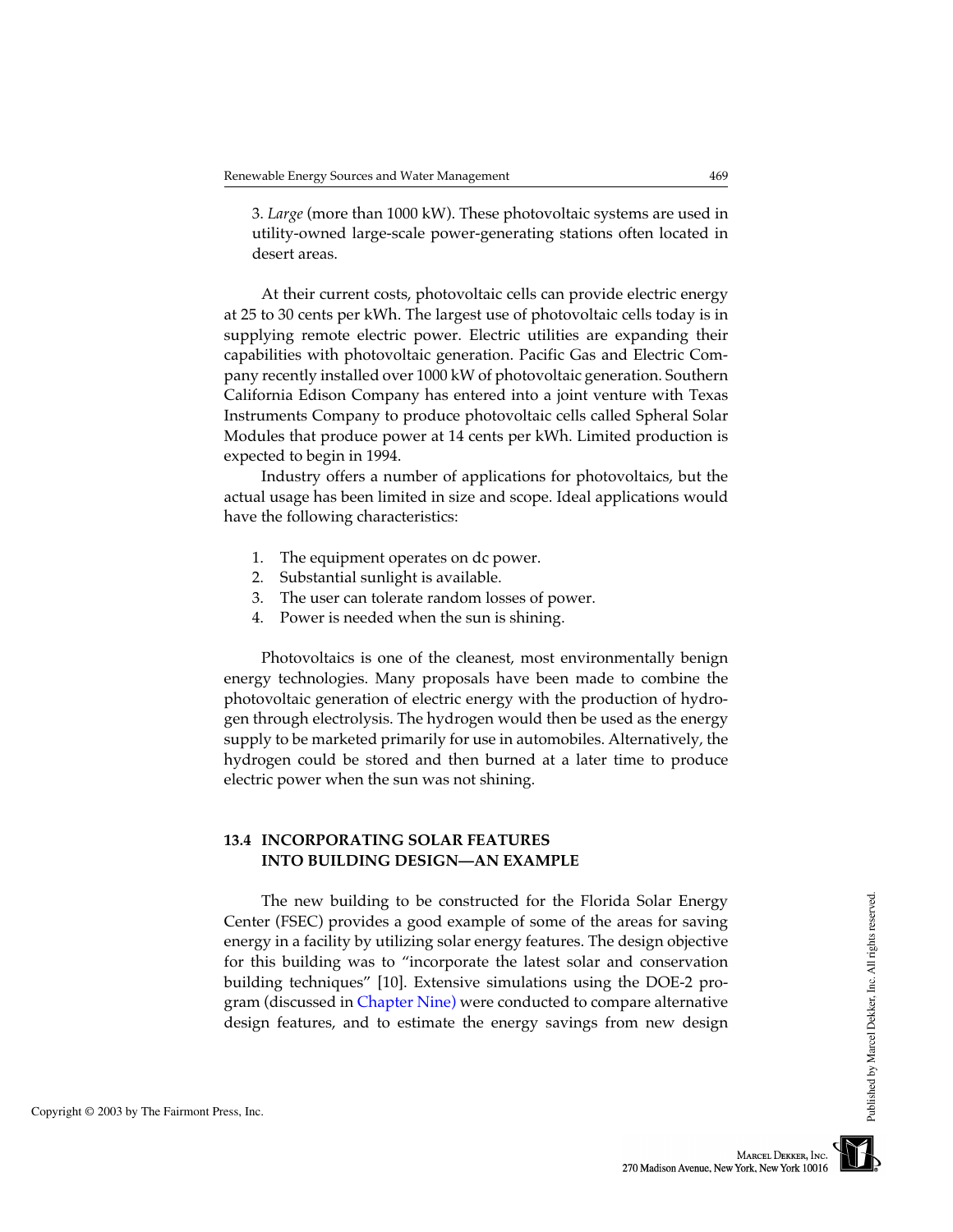features.

One of the first design decisions was to locate the building on the site with the long axis facing north-&Ôuth to minimize solar gains and reduce cooling loads, an important consideration in Florida. Both the roof and the walls of the building were coated with a low-absorbance material to further reduce cooling loads. Three-foot wide overhangs are used above the windows to reduce solar heat gains through the glass. Super-windows with spectrally selective coatings and double glazing were also chosen.

Daylighting was used extensively in order to minimize the energy devoted to artificial lighting. To enhance the use of daylighting, all offices are located on the perimeter wall of the main building. The north and south faces of the building utilize an extensive amount of glass. The windows are long, but only 4.5 feet high; the roof overhangs help limit the morning and afternoon solar heat gain, while still providing interior illumination. Above each window is a two-foot high "light shelf" which reflects additional illumination into the building. One of the buildings has a triangular-shaped section, and the windows on its southwest side have fixed shading devices to block direct sun while allowing reflected and diffuse light to enter. The top floors of the main building and the library contain "light wells" to introduce natural daylight to the interior.

Almost 400 photosensors were installed in the facility to measure light levels, and to provide inputs to the dimmable electronic ballasts to control the energy used by the T8 fluorescent lights. The electronic ballasts for the lights allow the power and illumination levels to be varied between 5% and 100% of their maximum output. The DOE-2 simulation showed that daylighting was able to reduce the energy needed for lighting by 46% over the entire year; mid-day reductions averaged 60% for all areas of the building. The payback for the 400 photosensors was less than six months.

The bottom-line energy savings resulting from this new building design using energy efficient and solar features is impressive: the overall energy savings compared to the base-case design was a 70% reduction in utility bills and a peak cooling demand reduction of 88%. Additional solar features such as solar water heating and photovoltaic cells for powering the lighting system are also under investigation. These features may even further reduce the energy use and energy costs for this facility.

### **13.5 WIND ENERGY**

Much has been said about wind energy and its potential. Although the potential in the United States for wind energy is many times greater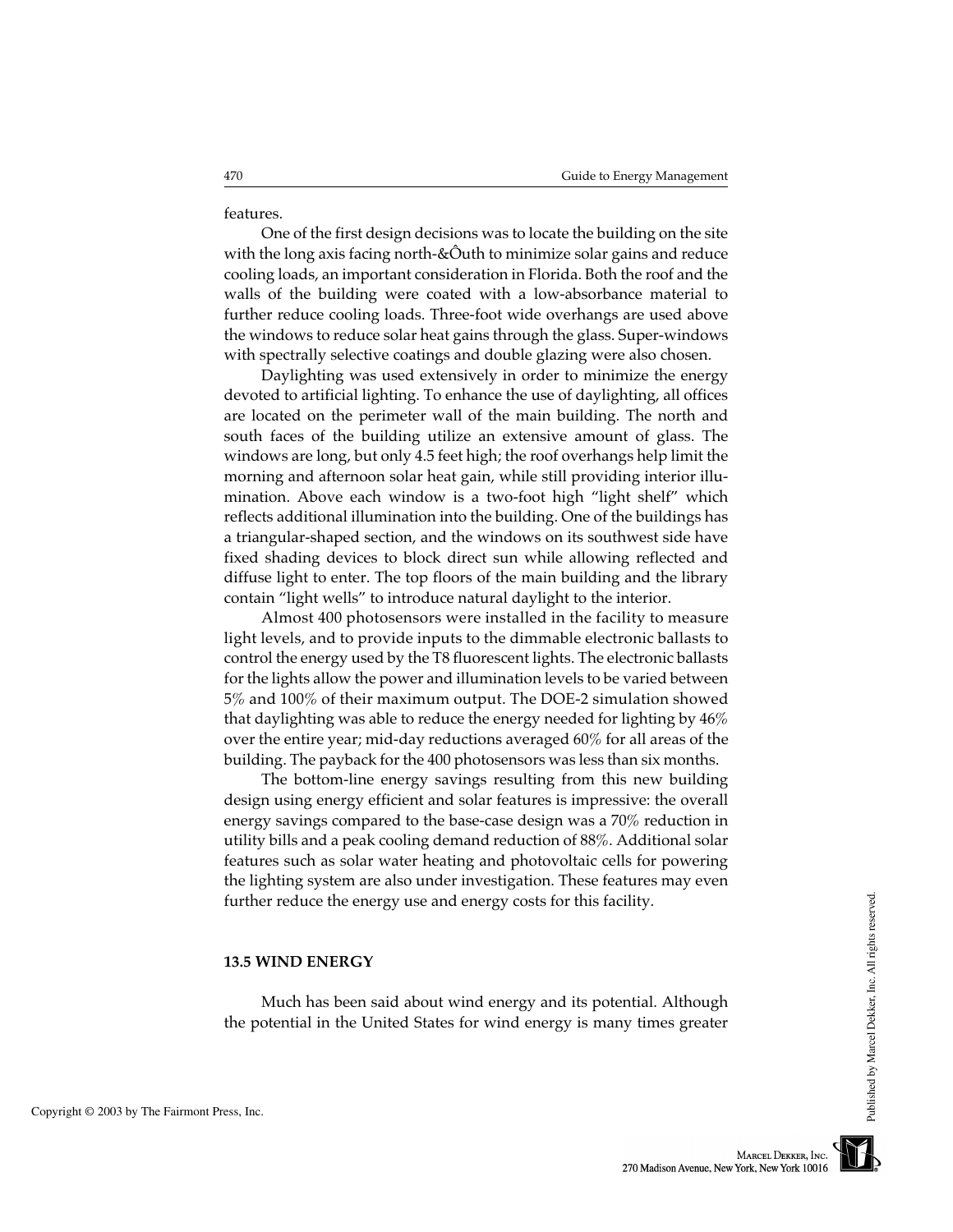than the present consumption of electrical energy, this potential will never be obtained due to aesthetics, construction cost and radio-TV interference problems [11]. However, wind energy has proved to be the most costeffective of the solar technologies, and 1500 MW of electric power generation is located in the state of California.

The power density of wind is given by

$$
\frac{P}{A} = \frac{1}{2} \rho V^3
$$
 (13-1)

where  $A = \text{area normal to the wind (ft}^2)$  $\rho$  = density of air (about .075 lb/ft<sup>3</sup>)  $V =$  velocity of air (mph)  $P = power contained in the wind (Watts)$ 

This can be rewritten as follows (K is a constant for correcting units):

$$
\frac{P}{A} = KV^3 \tag{13-2}
$$

where K =  $5.08 \times 10^{-3}$ 

$$
\frac{P}{A} = W/ft^2
$$

$$
V = mph
$$

Unfortunately, only a small percentage of this power can be obtained. It can be shown that theoretically .5926 of the power can be extracted, but practically only 70% or so of that can be obtained. Consequently, only .70  $\times$  (.5926) or about 40% of the power is harvestable.

**Example 13-3:** Find the power in watts per square foot that can be produced from a 10-mph wind. How would this power change if the wind velocity were 20 mph?

**Solution:** Using Equation 13-2, the power per square foot is found as:

$$
\frac{P}{A} = (5.08 \times 10^{13}) \times (10^3) \times (.40) = \frac{2 W/ft^2}{}
$$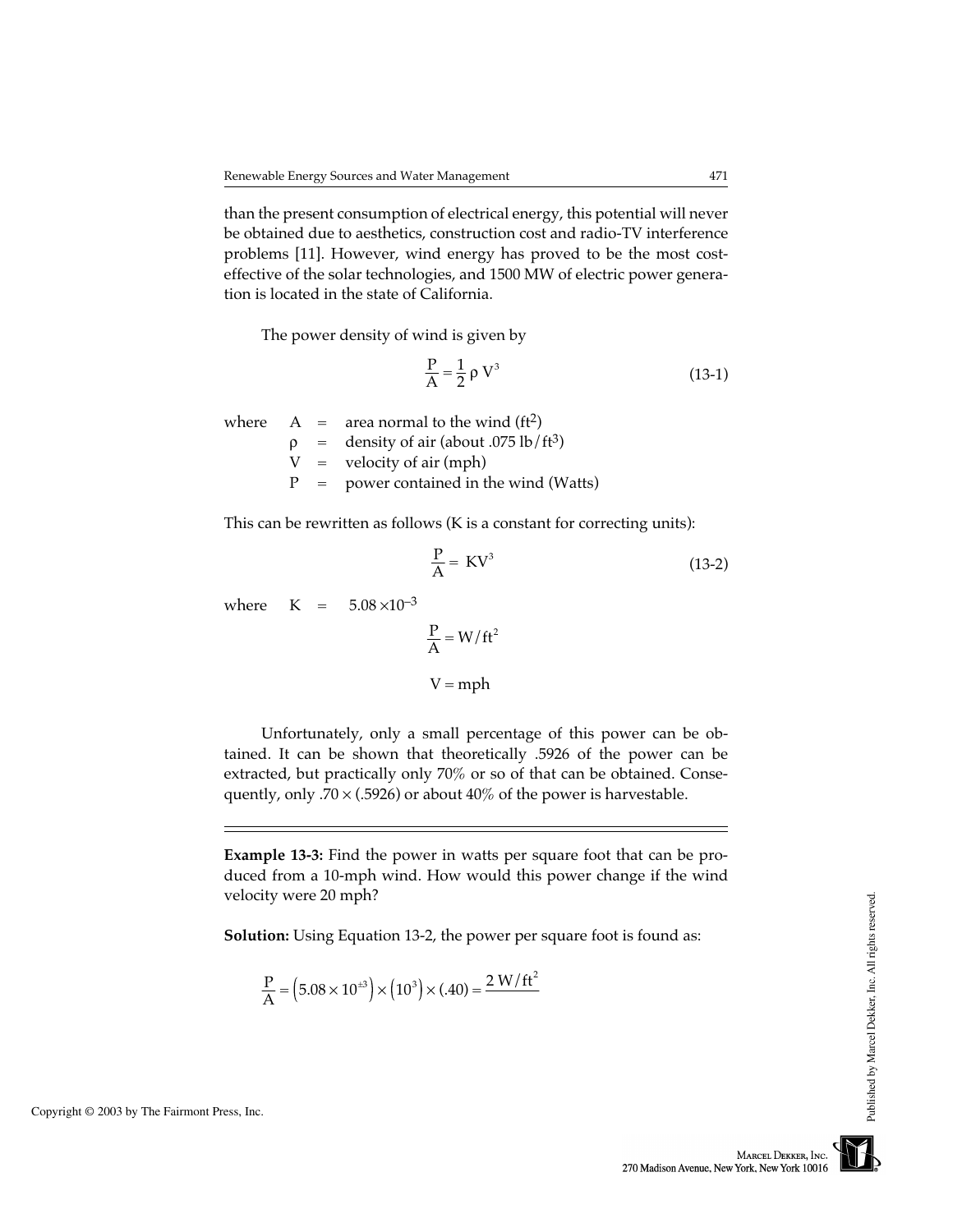If the wind speed increased to 20 mph, the power would become:

$$
\frac{P}{A} = (5.08 \times 10^{43}) \times (20^{3}) \times (.40) = 16.3 W/ft^{2}
$$

These figures demonstrate why it is necessary to find areas with consistent high wind velocities. The difference between a site with 10 mph winds and with 20 mph winds is a factor of 800%.

Just a difference in average wind speed of 3 mph is enough to change the wind characterization of a site. Good, excellent and outstanding wind sites have been described as having average wind velocities of 13, 16 and 19 mph, respectively [12].

Wind speed offers other problems. Too little wind will not initiate power output for most windmills. The wind speed must be above a "cutin" speed unique to the windmill. Too much wind creates other problems that could conceivably destroy the windmill, so most windmills feather out at some high wind speed.

Industry has done almost nothing to utilize wind. Usually industry is located in congested areas where windmills would not be popular. Furthermore, industry is not likely to develop wind energy as an energy source until it is more cost effective.

# **13.6 BIOMASS AND REFUSE-DERIVED FUEL**

#### **13.6.1 Energy from Biomass**

The term *biomass* includes all energy-producing materials that come from biological sources, such as wood or wood wastes, residues of woodprocessing industries, food industry waste products, sewage or municipal solid waste, waste from food crops cultivated as energy sources, and other biological materials [13]. Both economic and environmental benefits can be achieved when biomass is used as a source of energy for space heating, process heat, or electricity production. If the biomass comes from a waste product, the cost is usually low; this source may have the added benefit of avoiding the cost of disposing of the waste. Utilizing waste biomass sources not only provides an inexpensive source of fuel, but also solves an environmental disposal problem as well.

Four main technologies are available for converting biomass to usable energy forms. The first is simply burning the biomass to provide direct heat for space and process heating, or for cooking. The second is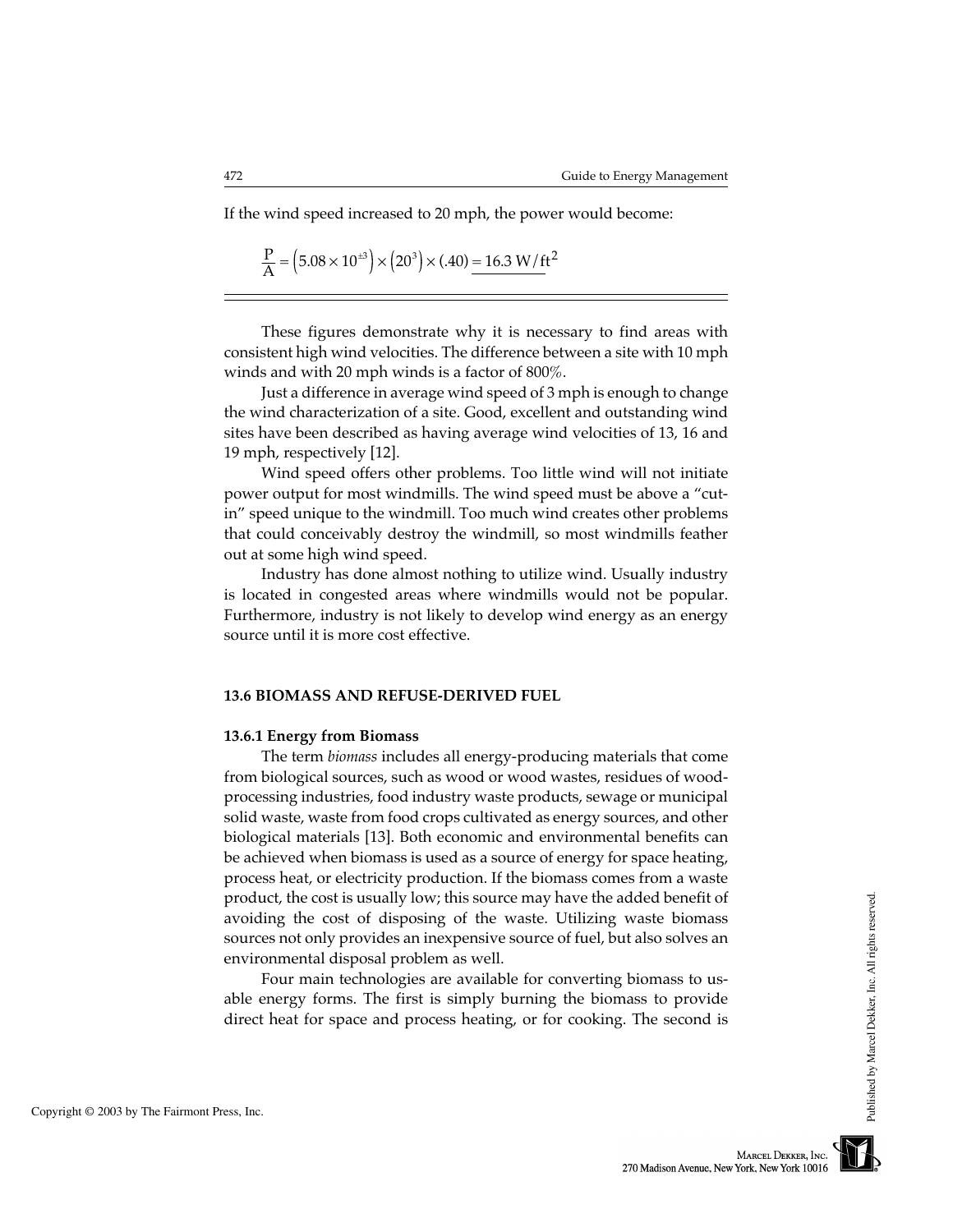burning the biomass to produce steam which is then used to generate electrical energy. The remaining two technologies involve converting the biomass to liquid or gas energy forms so that it can be transported to other locations for use.

## **13.6.2 Energy from Refuse-derived Fuel**

Another area for renewable fuel utilization in industry is *refusederived fuel.* About 70% of the typical household refuse is combustible, but a higher percentage of industrial wastes is usually combustible. In fact, some industrial waste is a fairly high-quality fuel, as pulp and paper mills have proven for years. Although there are some successful applications of fuel derived from municipal waste, this book is concentrating on industrial—institutional energy management. In the rest of this section we will only discuss industrial-institutional applications.

Combusting waste reduces the volume of the waste by 80% or more which makes it easier to handle. Consequently, one of the big savings for refuse-derived fuel is in reduced disposal costs. In some industries, this disposal savings may be much larger than the economic value of the actual Btu content of the fuel.

Some typical heating values for various types of industrial wastes are shown in [Figures 13-14](#page-27-0) and [13-15.](#page-28-0) As shown in these tables, many sources of industrial waste have significant Btu content. Refuse-derived fuel is certainly a fuel source worth considering.

The following is a suggested procedure for analyzing waste fuel sources:

*Step 1*. Determine the heating value and quantity of the waste.

*Step 2.* Determine the technical feasibility of utilizing the waste (burning, pyrolysis, anaerobic digestion, etc.). Include necessary pollution control and ash disposal costs.

*Step 3*. Develop a system design including waste fuel handling, preparation, firing, and disposal. Estimate the cost involved.

*Step 4*. Perform an economic analysis including all incremental costs identified in step 3, and all savings over conventional fuels. Don't forget the savings in disposal costs and any tax incentives (tax credits or preferred depreciation schemes) from federal and state governments.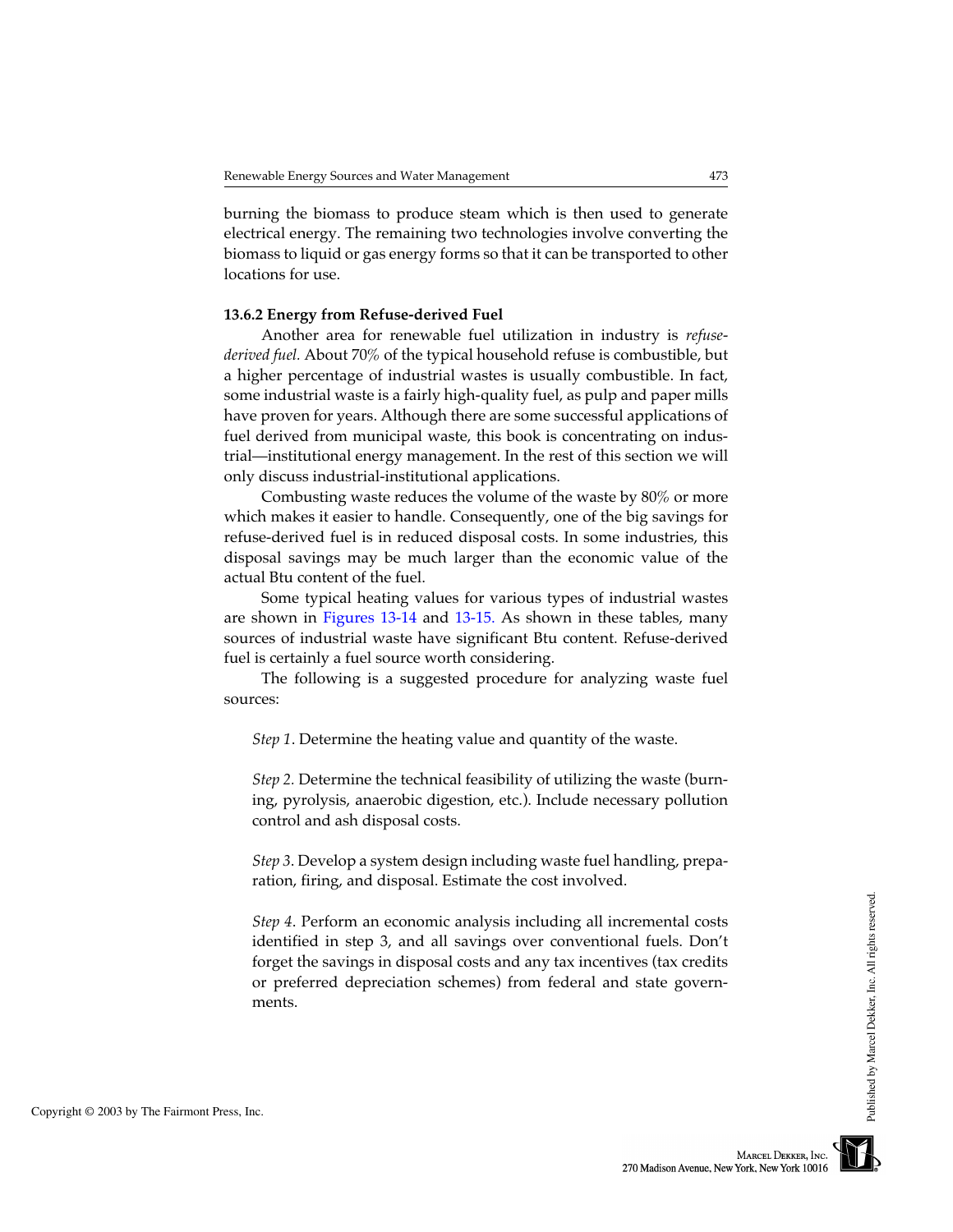<span id="page-27-0"></span>

|                     | Wood,<br>avg, seasoned<br>$(\%)$ | Wood waste,<br>Douglas fir<br>$(\%)$ | Hogged fuel,<br>Douglas fir<br>$(\%)$ | Sawdust<br>$(\%)$ |
|---------------------|----------------------------------|--------------------------------------|---------------------------------------|-------------------|
| Proximate analysis: |                                  |                                      |                                       |                   |
| Moisture            | 24.0                             | 35.9                                 | 47.2                                  | 44.9              |
| Volatile matter     | 65.5                             | 52.5                                 | 42.9                                  | 44.9              |
| Fixed carbon        | 9.5                              | 11.1                                 | 8.9                                   | 9.5               |
| Ash                 | 1.0                              | $.5\,$                               | 1.0                                   | .7                |
| Ultimate analysis:  |                                  |                                      |                                       |                   |
| Hydrogen            | 7.2                              | 8.0                                  |                                       |                   |
| Carbon              | 37.9                             | 33.5                                 |                                       |                   |
| Nitrogen            | $\cdot$ 1                        | $\cdot$ 1                            |                                       |                   |
| Oxygen              | 53.8                             | 57.9                                 |                                       |                   |
| Sulfur              |                                  | $\theta$                             |                                       |                   |
| Ash                 | 1.0                              | $.5\,$                               |                                       |                   |
| High heating        |                                  |                                      |                                       |                   |
| value (Btu/lb)      | 6300                             | 5800                                 | 4670                                  | 4910              |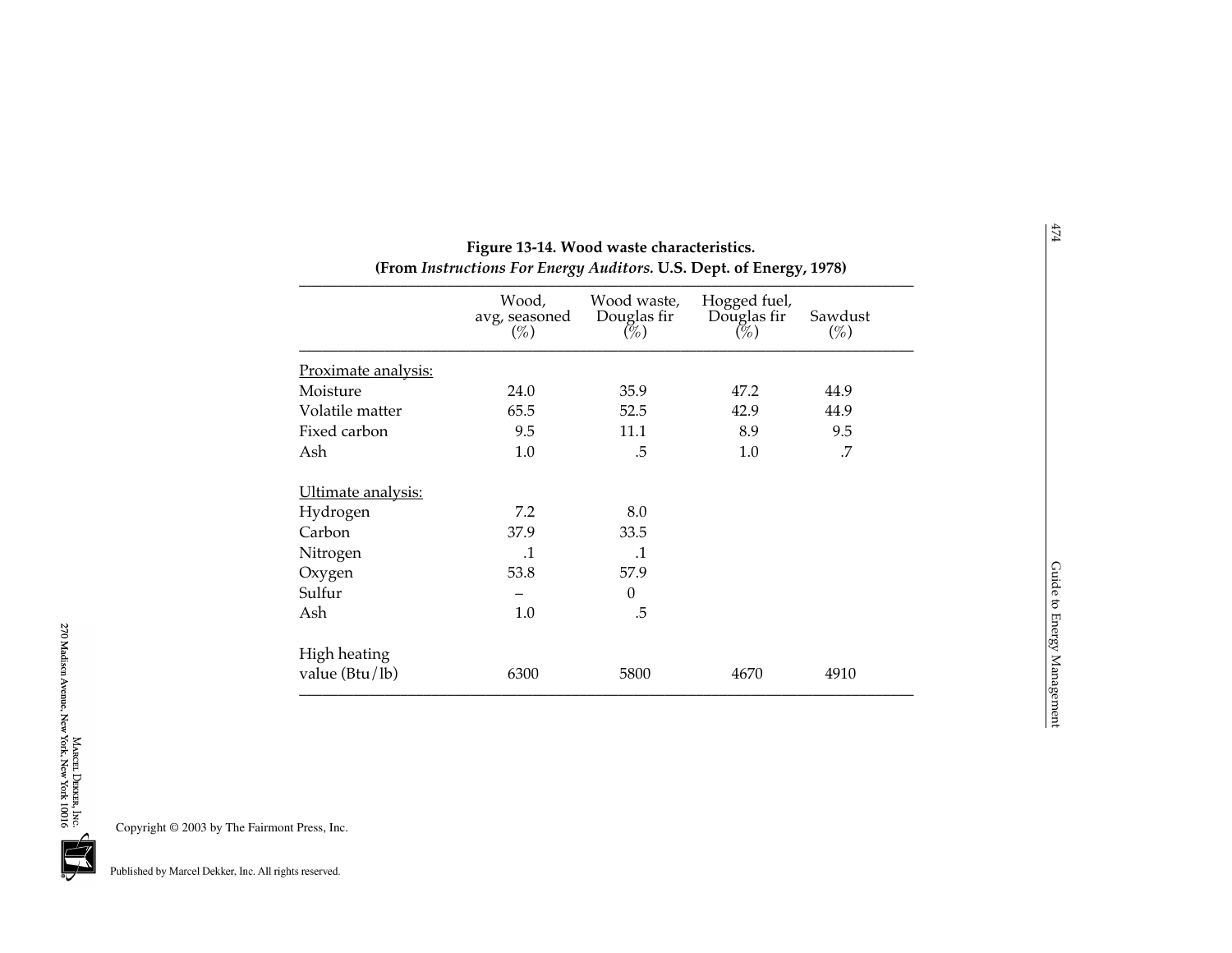|                           | <b>Heating value</b> |               |  |  |  |  |
|---------------------------|----------------------|---------------|--|--|--|--|
| Fuel                      | Btu/lb               | Btu/ $ft^3$   |  |  |  |  |
| <u>Solid Fuels:</u>       |                      |               |  |  |  |  |
| <b>Bagasse</b>            | 3,600-6,500          |               |  |  |  |  |
| <b>Bark</b>               | 4,500-5,200          |               |  |  |  |  |
| <b>Wood Waste</b>         | 4,500-6,500          |               |  |  |  |  |
| Sawdust                   | 4,500-7,500          |               |  |  |  |  |
| Coffee grounds            | 4,900-6,500          |               |  |  |  |  |
| Rice hulls                | 5,200-6,500          |               |  |  |  |  |
| Corn cobs                 | 8,000-8,300          |               |  |  |  |  |
| Municipal refuse          | 4,500-6,500          |               |  |  |  |  |
| Industrial refuse         | 6,600-7,300          |               |  |  |  |  |
| Coal                      | 8,000-24,000         |               |  |  |  |  |
| <u>Liquid fuels:</u>      |                      |               |  |  |  |  |
| Black liquor (pulp mills) | 4,000                |               |  |  |  |  |
| Dirty solvents            | 10,000-16,000        |               |  |  |  |  |
| Gasoline                  | 20,700               |               |  |  |  |  |
| Industrial sludge         | 3,700-4,200          |               |  |  |  |  |
| Naphtha                   | 20,250               |               |  |  |  |  |
| Naphthalene               | 18,500               |               |  |  |  |  |
| Oil waste                 | 18,000               |               |  |  |  |  |
| Paints and resins         | 6,000-10,000         |               |  |  |  |  |
| Spent lubricant           | 10,000-14,000        |               |  |  |  |  |
| Sulfite liquor            | 4,200                |               |  |  |  |  |
| Oil                       | 18,500               |               |  |  |  |  |
| <u>Gas fuels:</u>         |                      |               |  |  |  |  |
| Coke, oven gas            |                      | $500 - 1,000$ |  |  |  |  |
| Refinery gas              |                      | 1,200-1,800   |  |  |  |  |
| Natural gas               |                      | 1,000         |  |  |  |  |

––––––––––––––––––––––––––––––––––––––––––––––––––––––––––––––––

# <span id="page-28-0"></span>**Figure 13-15. Heating values of industrial waste fuels. (From** *Instructions For Energy Auditors***. U.S. Dept. of Energy, 1978)**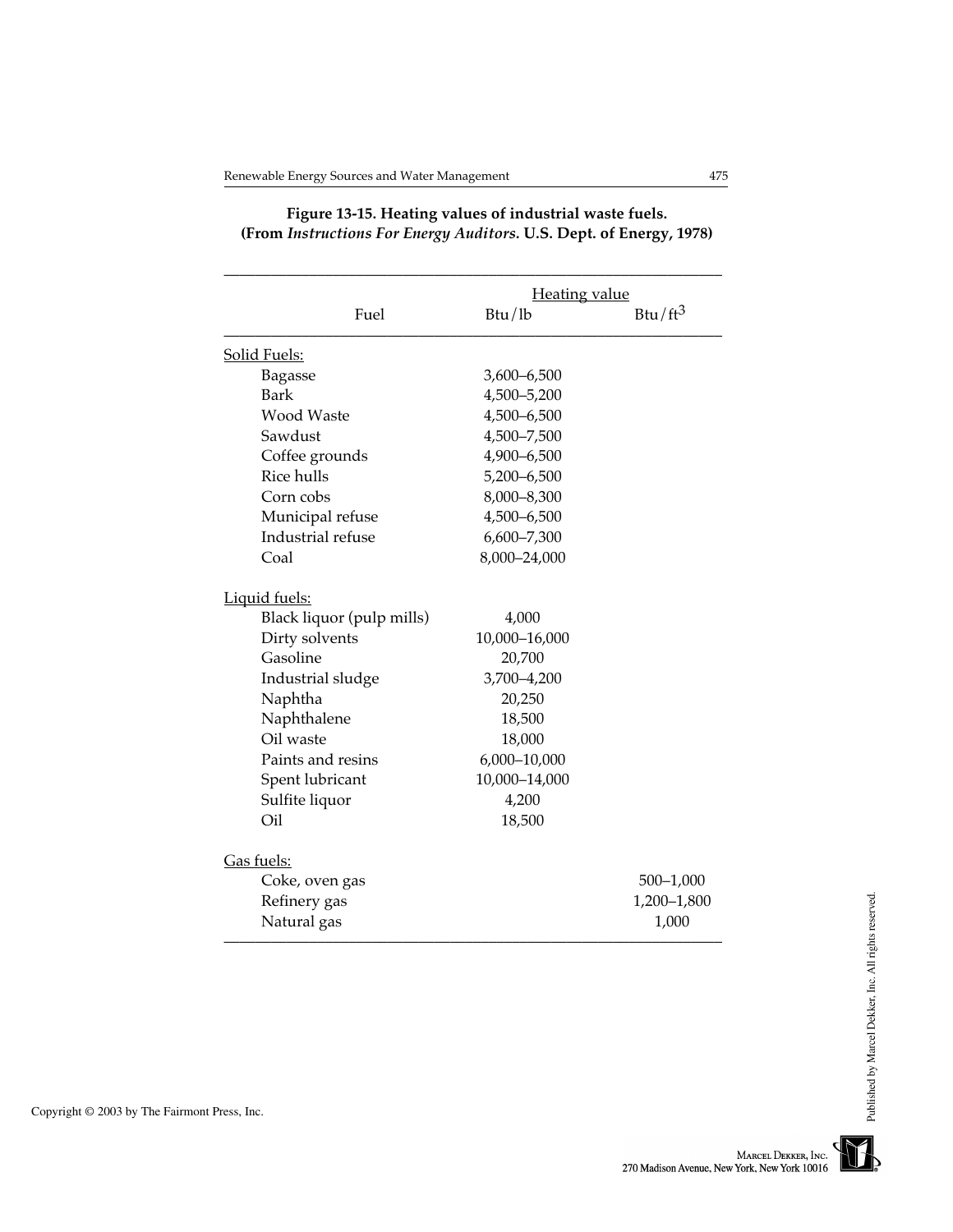If you go through this procedure at least once for each alternative, you should make the most cost-effective decision.

At some stage, the analysis should include the incorporation of waste from another industry or a municipality so that economies of scale might be obtained. However, extreme care should be taken to ensure that these other sources are reliable in quantity, flow rate, and quality.

The technology for burning waste fuel is rapidly becoming more developed and the equipment is commercially available. Some of the technologies receiving attention include the following:

- Burning raw refuse in water well incinerators
- Shredding, pelletizing, or otherwise preparing fuel and burning in boilers
- Anaerobic digestion where waste is converted to gas in an oxygenfree atmosphere
- Pyrolysis or thermal decomposition of waste in the absence of oxygen

The following paragraphs summarize some applications of refusederived fuel:

- A large communications company converted a natural gas-fired boiler to burn methane from a nearby landfill. The plant's consumption of the landfill gas is expected to be between 200,000 and 300,000 million Btu per year. The plant expects to save around \$60,000 per year from the use of the landfill gas. The cost of the conversion was \$1 million, but it was paid by the supplier of the landfill gas [14].
- A county in North Carolina expanded its operation involving burning municipal waste to cogenerate electric power and steam. A 5 MW steam turbine generator was added to sell electric power to a major state utility, and to sell steam to a chemical and fertilizer firm located nearby. The firm will buy about 100,000 pounds per hour of steam from the county-owned and operated facility. The county calculated the payback time for the new addition at just under seven years [15].
- A dairy farm in Georgia installed a 190-hp engine running on biogas from an anaerobic digester to drive a 55 kW electric generator. Waste heat from the engine was used to increase the effectiveness of the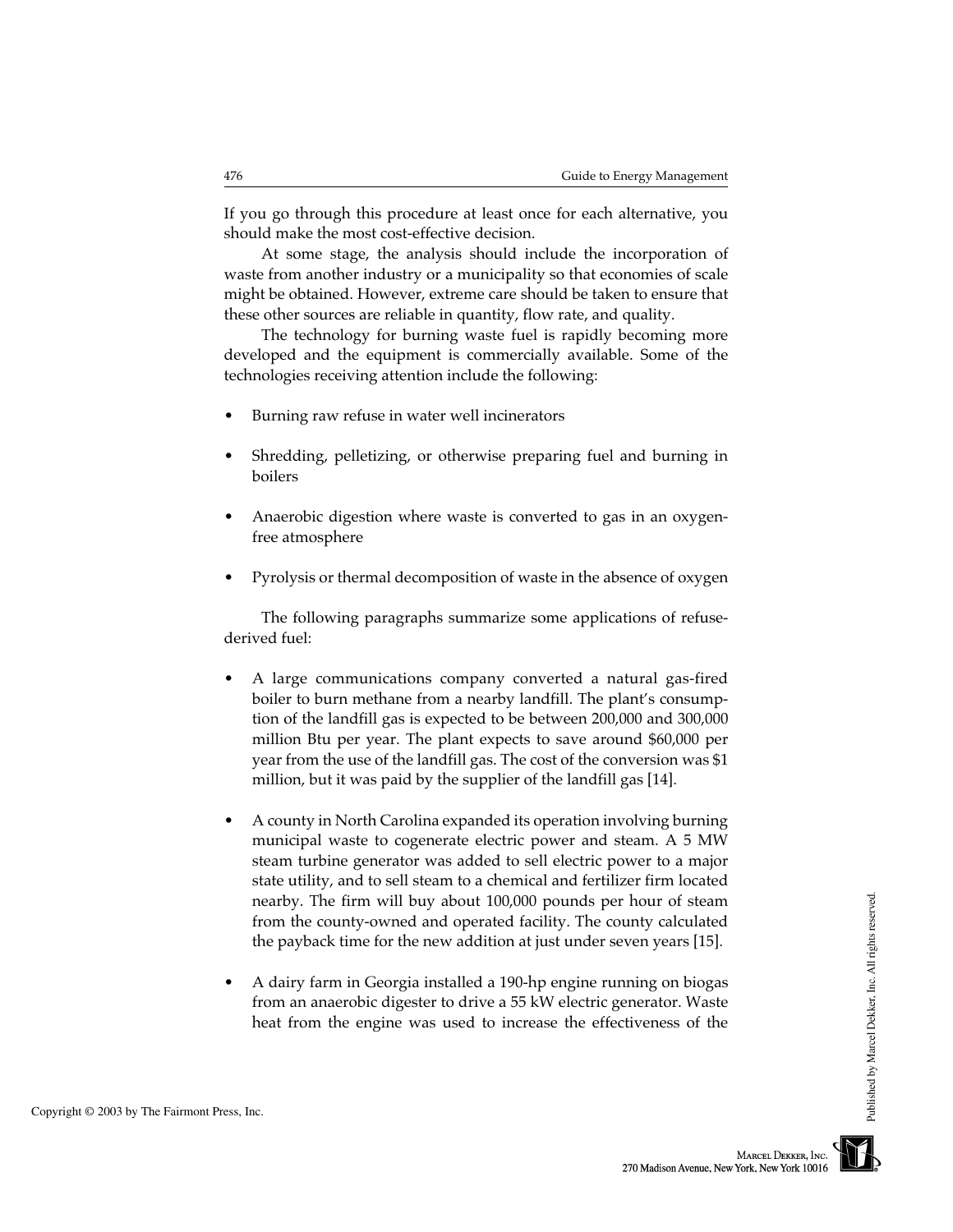digester by keeping it warm, and to dry the sludge from the digester prior to using it for bedding material. The overall efficiency of the cogeneration system was about 60%. The biogas from the digester had an energy content of about 600 Btu per cubic foot—or nearly 60% of the heat content of natural gas [16].

### **13.7 WATER MANAGEMENT**

Water management is the efficient and effective use of water. Like energy management, the main goal is to improve profits or reduce costs. Water management is included in this text on energy management because water and energy utilization are intricately intertwined in most organizations. As water consumption goes up, so does energy consumption, and vice versa. Water management is included in this chapter on renewable energy sources because water is renewable and is often an efficient energy source. For example, water in cooling towers is a very inexpensive source of cooling.

Why worry about water? The sheer volume of water used in this country each day is staggering. Each person in the United States consumes directly and indirectly almost 90 gallons of water per day. At the same time, water costs are going up rapidly, and some sources are drying up (e.g., Midwestern aquifers).

Industry can save dramatic amounts of money and water through attention to its water-consuming equipment. In this section we will demonstrate how to save dollars and gallons of water in industrial water use.

There are three primary types of water users in industry. They are boilers, cooling towers, and process equipment.

#### **13.7.1 Savings from Boilers**

In boilers the primary ways to save are the following:

- *Blowdown.* Blowdown should be reduced to the minimum possible, which is determined by the feedwater quality and the amount of condensate return. Reducing blowdown also saves large amounts of energy.
- *Condensate return.* Condensate should be returned to the boiler whenever economically feasible. This saves water by reducing the amount of new makeup water needed and by reducing the amount of blowdown required. Returning the condensate also saves substantial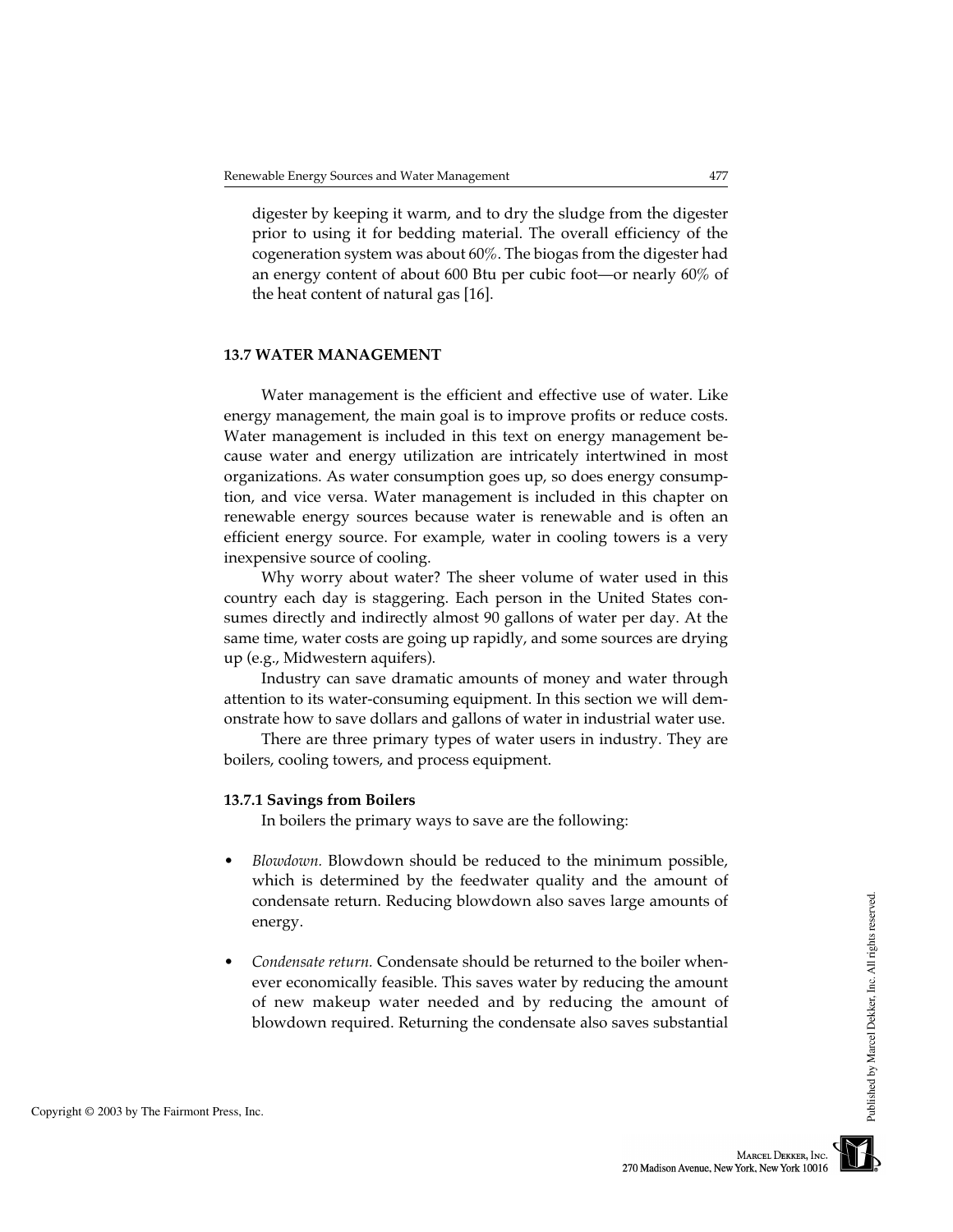amounts of energy and water treatment costs because condensate is essentially distilled water.

• *Steam leaks and steam traps.* As already demonstrated, steam leaks are extremely expensive energy losses, but significant amounts of water are also lost in steam leaks. An estimate of the amount of water lost can be obtained by dividing the annual loss in Btus by the enthalpy of evaporation. Stuck-open steam traps are steam leaks if the condensate is not returned and are still wasteful even if it is returned.

# **13.7.2 Water Savings from Cooling Towers**

In cooling towers, the primary ways to save are the following:

- *Bleed.* Bleed in a cooling tower is almost identical to blowdown in a boiler. The purpose is to prevent impurity buildup. Bleed should be reduced to a minimum and reused if possible. Sometimes bleed can be used to water lawns or as rinse water makeup. However, careful attention must be paid to the chemicals in the water.
- *Sewerage charges.* Often sewerage charges are based on the amount of water consumed. Yet water consumed in a cooling tower does not go into the sewer. Negotiations with municipalities can often reduce the sewerage charge substantially if large cooling towers are present. Usually about 1% of the flow rate of water must evaporate for each 10°F drop in water temperature.
- *Preventive maintenance*. As baffles become broken or clogged with dirt and slime, the cooling capability drops dramatically. Since a 1°F drop in condensing water temperature can mean a 3 percent savings in electrical chiller input, preventive maintenance of cooling towers is important.
- *Tower water.* Often cooling tower water can be used directly for process cooling instead of using chilled water. When this is possible, large amounts of energy can be saved at the cost of higher water consumption. The trade-off is almost always cost effective.

# **13.7.3 Savings in Industrial Processes**

It is much more difficult to generalize on ways to save in processes since water can be used in so many different ways in industrial processes. For example, water can be used to cool furnace walls, cool air compres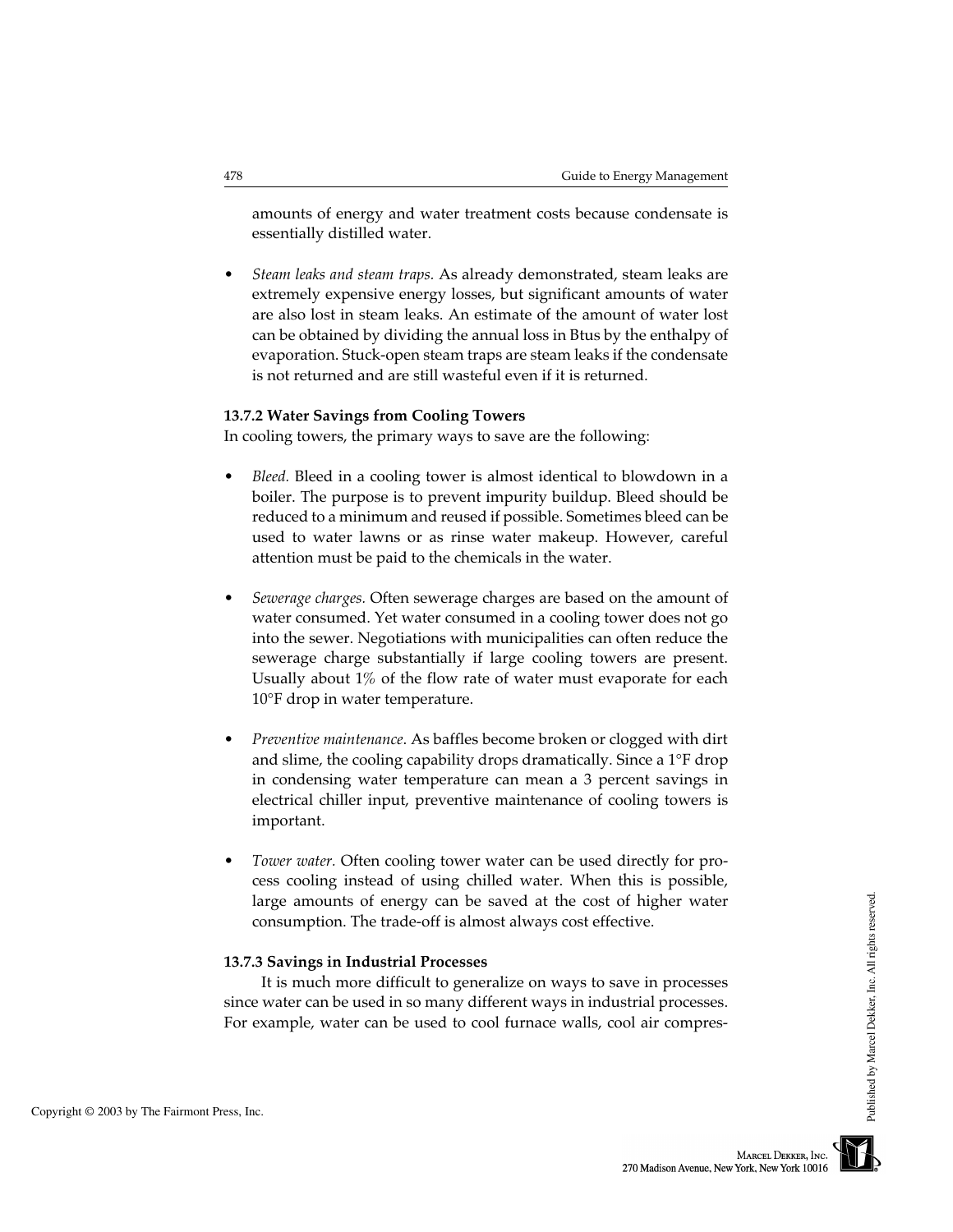sors, wash, rinse, surface-treat, coat, test products, and cool molds and for a wide variety of other uses. The following paragraphs discuss some of the ways water and money can be saved in industrial processes:

- *Use water flow restrictors in shower heads and sinks*. As much as 60% savings in water and energy costs can be realized when flow restrictors are installed.
- *Recycle rinse water*. Often rinse water can be recycled by simple filtering or treatment. In one company,  $$30,000$  and  $30 \times 10^6$  gal of water were saved annually by simply running rinse water through a sand filter and reusing it.
- *Reuse cooling water*. Often air compressors, small chillers, and other equipment requiring cooling are cooled with once-through cooling water (i.e., water from the tap is run through the equipment one time and dumped into the sewer). In the same room, tap water may be used as boiler makeup water. Because the cooling water is hot, usually about 105°F, if the cooling water is used as boiler makeup water, significant amounts of water and energy can be saved. One company found it could save about \$1300 and one million gallons of water per year for each air compressor by reusing the cooling water in other places or by recirculating it through a small cooling tower.
- *Reduce flow rates to the minimum necessary.* Usually, water flow rates are liberally set in washing, coating, or rinsing operations. By setting flow rates at minimum levels, significant water can be saved along with the energy required for pumping.
- *Cover open tanks. Often heated tanks are open at the top*. Floating balls, cantilevered tops, or flexible slit covers can be used to cover the tanks and reduce evaporation and heat loss. One plant saved about \$12,000 per year in energy and water costs by covering their heated tanks.

There are many other ways to save dollars and water through water audits, but it is difficult to develop a general list. Each plant and each operation are unique and require individual engineering study. The preceding discussion should serve to stimulate some ideas.

In terms of total water studies, water audits at manufacturing locations uncovered the following potential: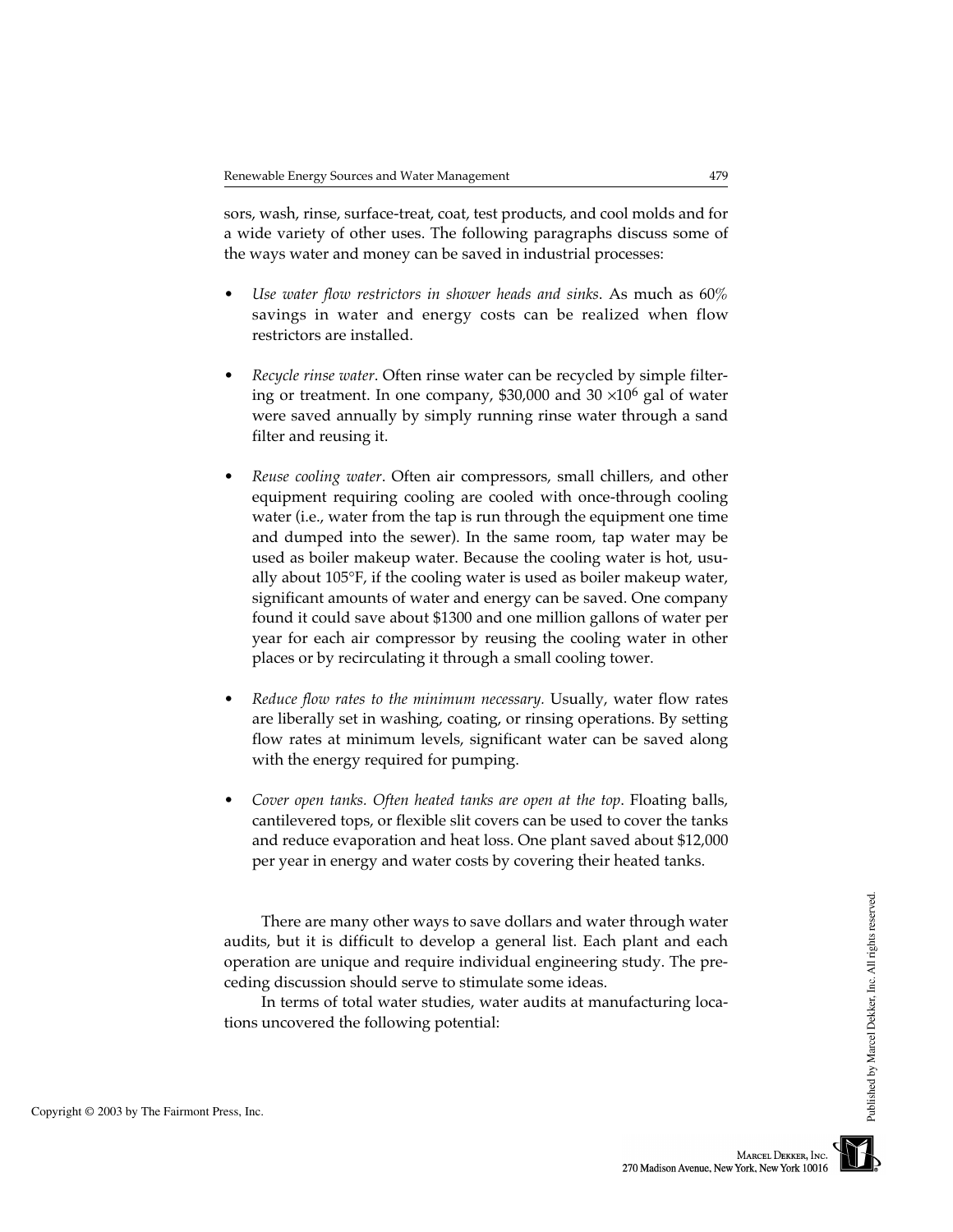- One plant saved \$77,000 annually in energy and water cost and  $32 \times$  $10^6$  gal of water.
- Another plant saved \$20,000 annually in energy and water cost and 12  $\times$  10<sup>6</sup> gal of water.
- A rubber hose manufacturer saved \$31,000 in water cost alone and 50  $\times$  10<sup>6</sup> gal of water per year.
- A metal cylinder manufacturer saved about \$20,000/year and  $36 \times 10^6$ gal of water.

The potential for real savings is large. In the future, water management will be critical as costs continue to climb and water sources dry up.

# **13.8 SUMMARY**

In this chapter we analyzed alternative energy sources and water management opportunities. First, we examined solar energy options. Active and passive solar systems were studied, and photovoltaics was examined.

Active solar systems were found to be effective but expensive since they normally require backup and storage systems. Passive solar energy, which is cost effective today, offers substantial potential for reducing energy costs for heating; however, backup systems are usually needed here too. Finally, although the future is promising for the reduced cost of photovoltaics, present applications in industry are only for remote sites where other energy sources are too expensive.

Although wind energy is not very promising as an industrial energy source in the near future, refuse-derived fuel is cost-effective in many locations today. Savings result from reduced energy cost and reduced handling and disposal costs.

Water management was discussed in the last section. Water management can yield large dollar and water savings and be cost effective. Because water use is often intertwined with energy use, reductions in the amount of water used can often result in a concurrent energy savings.

# **REFERENCES**

1. "The Potential of Renewable Energy," An Interlaboratory White Paper, SERI/TP-260-3674, U.S. Department of Energy, March, 1990.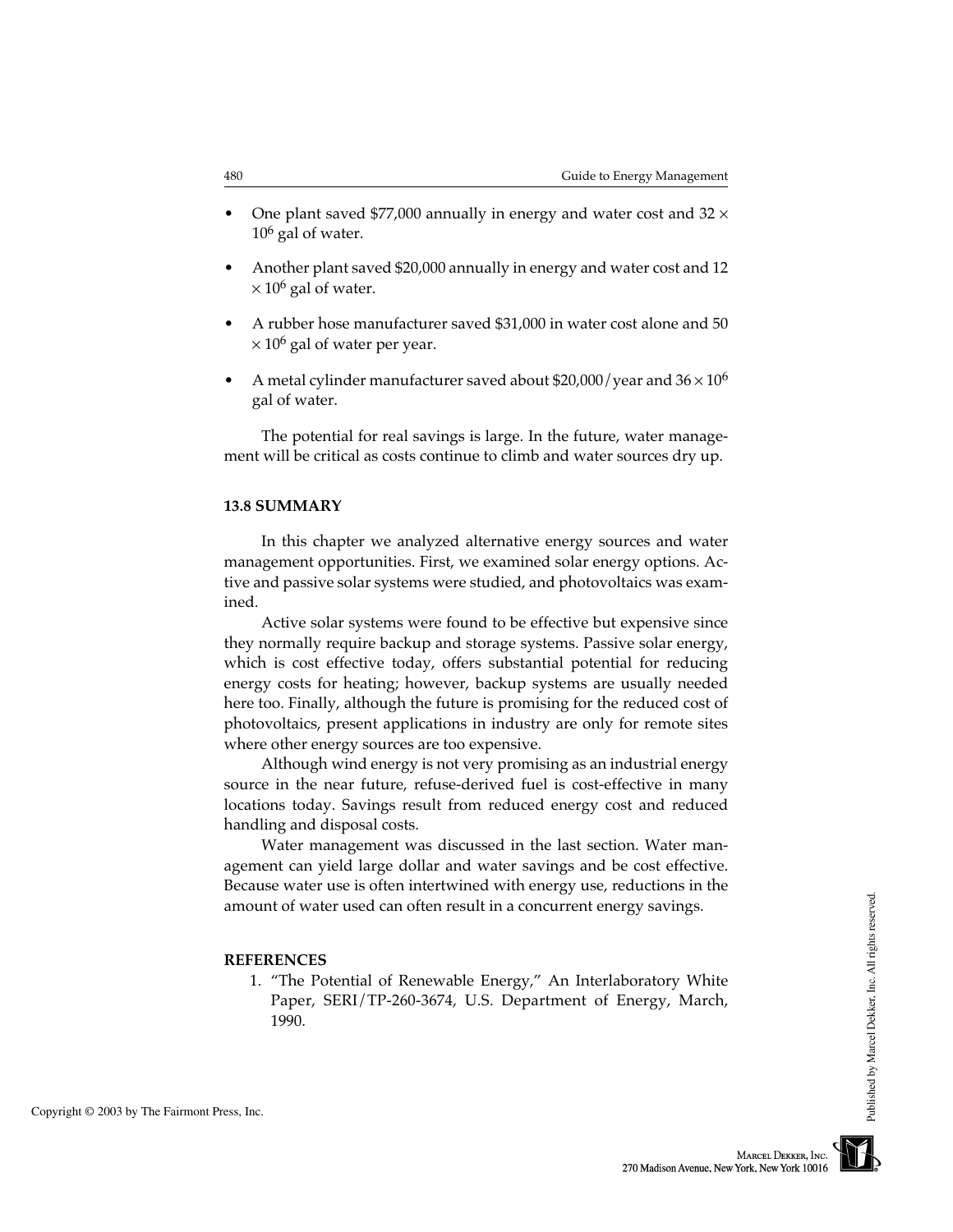- 2. *Ibid.*
- 3. *Climatic Atlas of the United States*, GPO, Washington, D.C., 1968.
- 4. *Introduction to Solar Heating and Cooling Designing and Sizing*, DOE/ CS-0011 UC 59A, B, C, Washington, D.C., Aug. 1978.
- 5. *Engineering Principles and Concepts for Active Solar Systems*, Solar Energy Research Institute, Hemisphere Publishing Corporation, Washington, DC, 1988.
- 6. R.W. Hallet and R.L. Gervais, *Design, Startup, and Operational Experiences of Solar One, in Progress in Solar Engineering*, Edited by D. Yogi Goswami, Hemisphere Publishing Corporation, Washington, DC, 1987.
- 7. D. Yogi Goswami, "Solar Energy and the Environment," *Proceedings of the Energy Systems and Ecology Conference*—ENSEE '93, Cracow, Poland, July 5-9, 1993.
- 8. John H. Parker, "Uses of Landscaping for Energy Conservation," *Star Project Report 78-012*, Florida Governor's Energy Office, Tallahassee, FL, January, 1981.
- 9. "Landscaping Can Reduce Energy Bills," *Grounds Keeping*, Intertec Publishing Company, February, 1993.
- 10. Danny S. Parker, "The Florida Solar Energy Center—Preliminary Analysis of Potential Efficiency Improvements," FSEC-RR-26-91, Florida Solar Energy Center, Cape Canaveral, FL, December, 1991.
- 11. W.C. Turner, Senior ed., *Energy Management Handbook*, Third Edition, Fairmont Press, Atlanta, GA, 1997.
- 12. "The Potential of Renewable Energy," An Interlaboratory White Paper, SERI/TP-260-3674, U.S. Department of Energy, March, 1990.
- 13. Ibid.
- 14. Amy Gahran, "Landfill Gas Cuts Boiler Fuel Bills at AT&T by \$60K/yr.," *Energy User News*, January, 1993.
- 15. Mark Dunbar, "County Expands Steam Plant, Adds Waste-to-Energy Cogen.," *Energy user News*, October, 1990.
- 16. Doug M. Moore, "Biogas Powered Cogeneration System at Mathis Dairy," *Industrial Energy Conserver*, Industrial Energy Extension Service of Georgia Tech University, September, 1987.